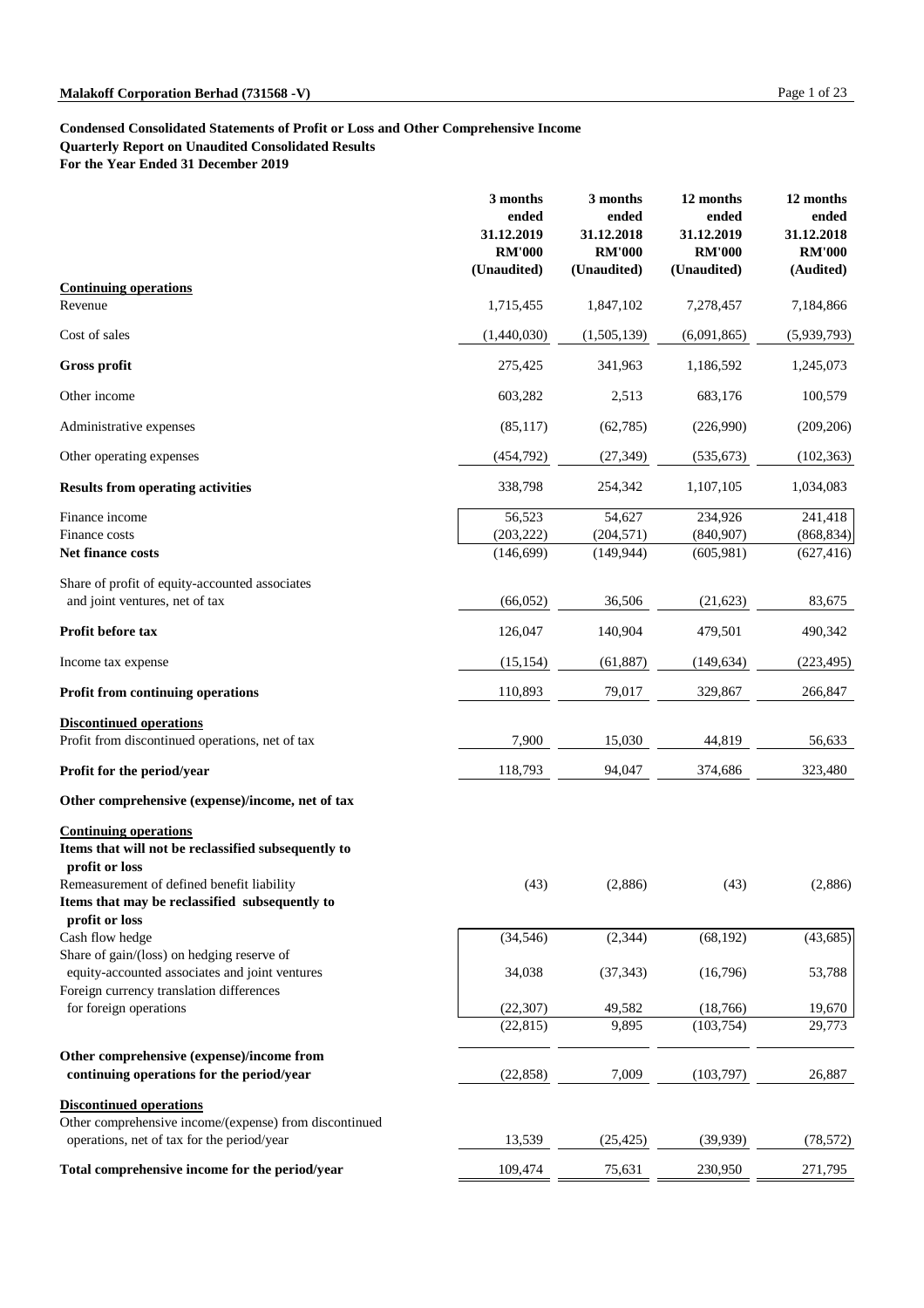# **Condensed Consolidated Statements of Profit or Loss and Other Comprehensive Income Quarterly Report on Unaudited Consolidated Results**

**For the Year Ended 31 December 2019**

|                                                       | 3 months<br>ended<br>31.12.2019<br><b>RM'000</b><br>(Unaudited) | 3 months<br>ended<br>31.12.2018<br><b>RM'000</b><br>(Unaudited) | 12 months<br>ended<br>31.12.2019<br><b>RM'000</b><br>(Unaudited) | 12 months<br>ended<br>31.12.2018<br><b>RM'000</b><br>(Audited) |
|-------------------------------------------------------|-----------------------------------------------------------------|-----------------------------------------------------------------|------------------------------------------------------------------|----------------------------------------------------------------|
| <b>Profit attributable to:</b>                        |                                                                 |                                                                 |                                                                  |                                                                |
| Owners of the Company from:                           |                                                                 |                                                                 |                                                                  |                                                                |
| - Continuing operations                               | 98,505                                                          | 70,453                                                          | 275,334                                                          | 217,800                                                        |
| - Discontinued operations                             | 7,900                                                           | 15,030                                                          | 44,819                                                           | 56,633                                                         |
|                                                       | 106,405                                                         | 85,483                                                          | 320,153                                                          | 274,433                                                        |
| Non-controlling interests                             | 12,388                                                          | 8,564                                                           | 54,533                                                           | 49,047                                                         |
| Profit for the period/year                            | 118,793                                                         | 94,047                                                          | 374,686                                                          | 323,480                                                        |
| Total comprehensive income/(expense) attributable to: |                                                                 |                                                                 |                                                                  |                                                                |
| Owners of the Company from:                           |                                                                 |                                                                 |                                                                  |                                                                |
| - Continuing operations                               | 75,647                                                          | 77,462                                                          | 171,537                                                          | 244,687                                                        |
| - Discontinued operations                             | 21,439                                                          | (10, 395)                                                       | 4,880                                                            | (21,939)                                                       |
|                                                       | 97,086                                                          | 67,067                                                          | 176,417                                                          | 222,748                                                        |
| Non-controlling interests                             | 12,388                                                          | 8,564                                                           | 54,533                                                           | 49,047                                                         |
| Total comprehensive income for the period/year        | 109,474                                                         | 75,631                                                          | 230,950                                                          | 271,795                                                        |
| Earnings per ordinary share (sen)<br>Basic/diluted    |                                                                 |                                                                 |                                                                  |                                                                |
| - From continuing operations                          | 2.02                                                            | 1.44                                                            | 5.63                                                             | 4.41                                                           |
| - From discontinued operations                        | 0.16                                                            | 0.31                                                            | 0.92                                                             | 1.15                                                           |
|                                                       | 2.18                                                            | 1.75                                                            | 6.55                                                             | 5.56                                                           |

The Condensed Consolidated Statements of Profit or Loss and Other Comprehensive Income should be read in conjunction with the Audited Financial Statements for the financial year ended 31 December 2018 and the accompanying explanatory notes attached to the interim financial statements.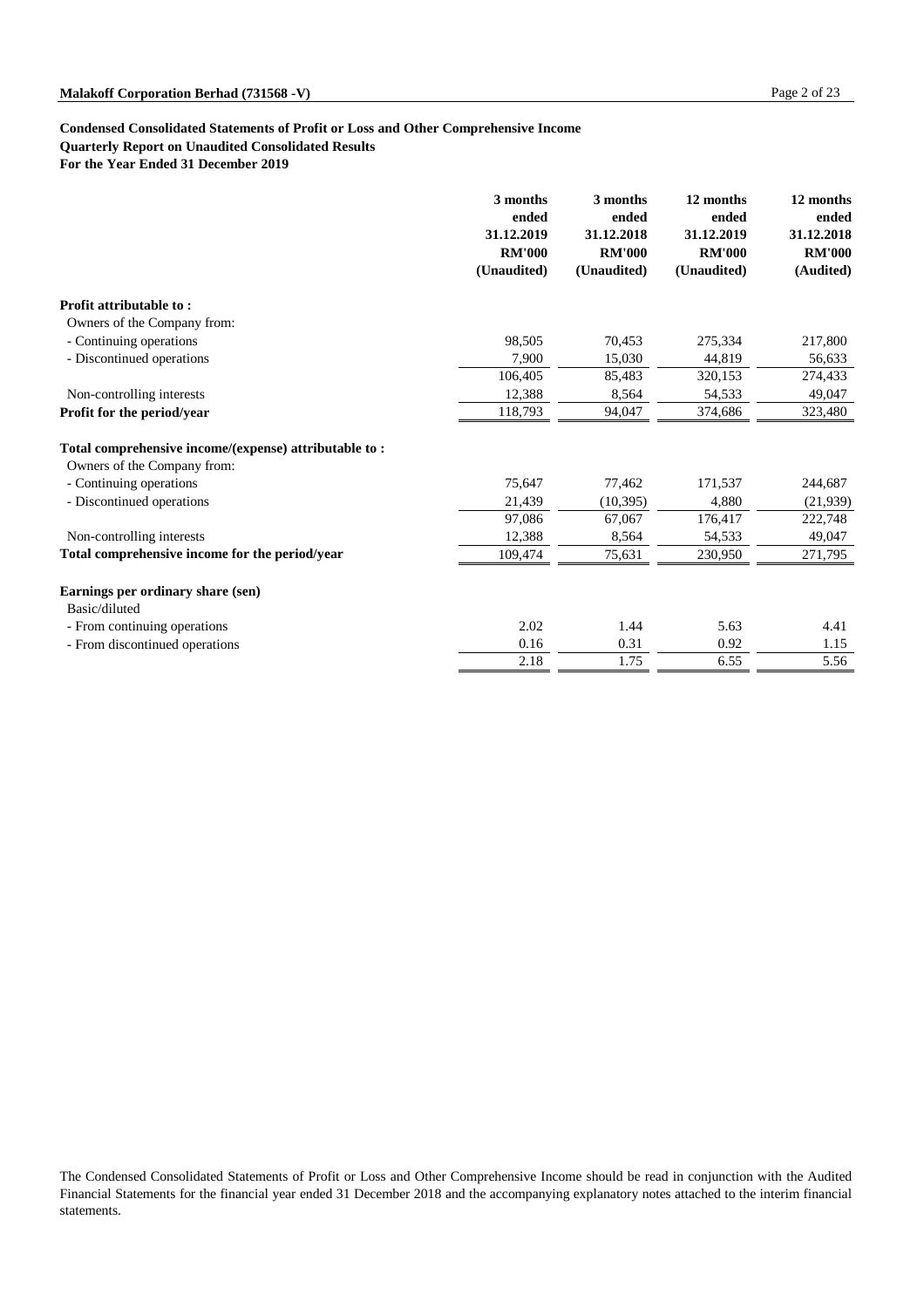## **Condensed Consolidated Statements of Financial Position**

**As at 31 December 2019**

|                                                     | As at         | As at         |
|-----------------------------------------------------|---------------|---------------|
|                                                     | 31.12.2019    | 31.12.2018    |
|                                                     | <b>RM'000</b> | <b>RM'000</b> |
|                                                     | (Unaudited)   | (Audited)     |
| <b>Non-current assets</b>                           |               |               |
| Property, plant and equipment                       | 12,874,076    | 13,443,183    |
| Investment properties                               | 15,300        |               |
| <b>Concession</b> assets                            | 204,283       |               |
| Intangible assets                                   | 3,490,922     | 3,074,174     |
| Prepaid lease payments                              |               | 59,094        |
| Investments in associates                           | 744,991       | 1,529,720     |
| Investments in joint ventures                       | 626,322       |               |
| Other investments                                   | 21,515        | 16,248        |
| Finance lease receivable                            |               | 2,018,982     |
| Derivative financial assets                         | 327,643       | 412,576       |
| Trade and other receivables                         | 276,180       | 71,144        |
| Deferred tax assets                                 | 146,498       | 143,363       |
| <b>Total non-current assets</b>                     | 18,727,730    | 20,768,484    |
| <b>Current assets</b>                               |               |               |
| Trade and other receivables                         | 1,751,498     | 2,213,285     |
| Inventories                                         | 693,058       | 760,804       |
| Current tax assets                                  | 67,774        | 127,768       |
| Finance lease receivable                            |               | 14,103        |
| Other investments                                   | 2,504,225     | 3,582,478     |
| Cash and cash equivalents                           | 2,750,640     | 1,515,147     |
| Assets classified as held for sale                  | 65,000        |               |
| <b>Total current assets</b>                         | 7,832,195     | 8,213,585     |
| <b>Total assets</b>                                 | 26,559,925    | 28,982,069    |
| <b>Equity</b>                                       |               |               |
| Share capital                                       | 5,693,055     | 5,693,055     |
| <b>Treasury shares</b>                              | (98, 647)     | (97,606)      |
| Reserves                                            | 153,180       | 131,744       |
| <b>Accumulated lossess</b>                          | (265, 027)    | (82, 425)     |
| <b>Equity attributable to owners of the Company</b> | 5,482,561     | 5,644,768     |
| Perpetual sukuk                                     | 800,000       | 800,000       |
| Non-controlling interests                           | 368,905       | 219,686       |
| <b>Total equity</b>                                 | 6,651,466     | 6,664,454     |
|                                                     |               |               |

## **Non-current liabilities**

| Loans and borrowings                 | 10,889,063 | 13,315,158 |
|--------------------------------------|------------|------------|
| Lease liabilities                    | 11,622     |            |
| Provision for concession assets      | 253,590    |            |
| <b>Employee benefits</b>             | 130,558    | 128,264    |
| Provision for decommissioning cost   | 111,524    | 96,214     |
| Deferred income                      | 3,661,066  | 3,858,668  |
| Derivative financial liabilities     | 10,013     | 179,539    |
| Deferred tax liabilities             | 1,294,770  | 1,350,705  |
| <b>Total non-current liabilities</b> | 16,362,206 | 18,928,548 |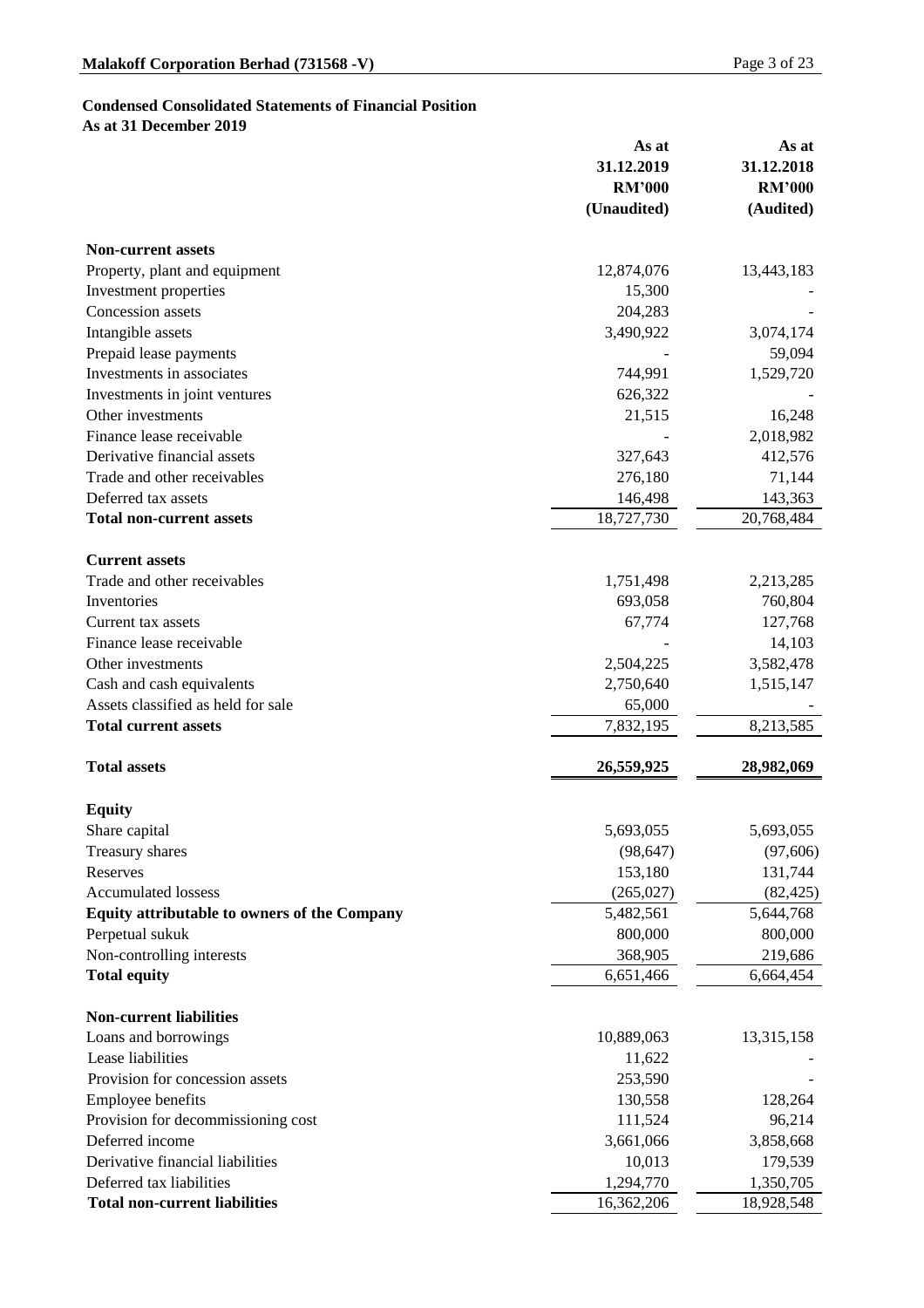## **Condensed Consolidated Statements of Financial Position**

**As at 31 December 2019**

|                                            | As at<br>31.12.2019 | As at<br>31.12.2018 |
|--------------------------------------------|---------------------|---------------------|
|                                            | <b>RM'000</b>       | <b>RM'000</b>       |
|                                            | (Unaudited)         | (Audited)           |
| <b>Current liabilities</b>                 |                     |                     |
| Trade and other payables                   | 1,593,747           | 1,343,938           |
| Current tax liabilities                    | 39,742              | 75,170              |
| Loans and borrowings                       | 1,509,082           | 1,885,274           |
| Derivative financial liabilities           |                     | 26,271              |
| Lease liabilities                          | 12,144              |                     |
| Provision for concession assets            | 197                 |                     |
| Deferred income                            | 391,341             | 58,414              |
| <b>Total current liabilities</b>           | 3,546,253           | 3,389,067           |
| <b>Total liabilities</b>                   | 19,908,459          | 22,317,615          |
| <b>Total equity and liabilities</b>        | 26,559,925          | 28,982,069          |
| Net assets per share attributable to       |                     |                     |
| ordinary equity holders of the parent (RM) | 1.12                | 1.15                |

The Condensed Consolidated Statements of Financial Position should be read in conjunction with the Audited Financial Statements for the financial year ended 31 December 2018 and the accompanying explanatory notes attached to the interim financial statements.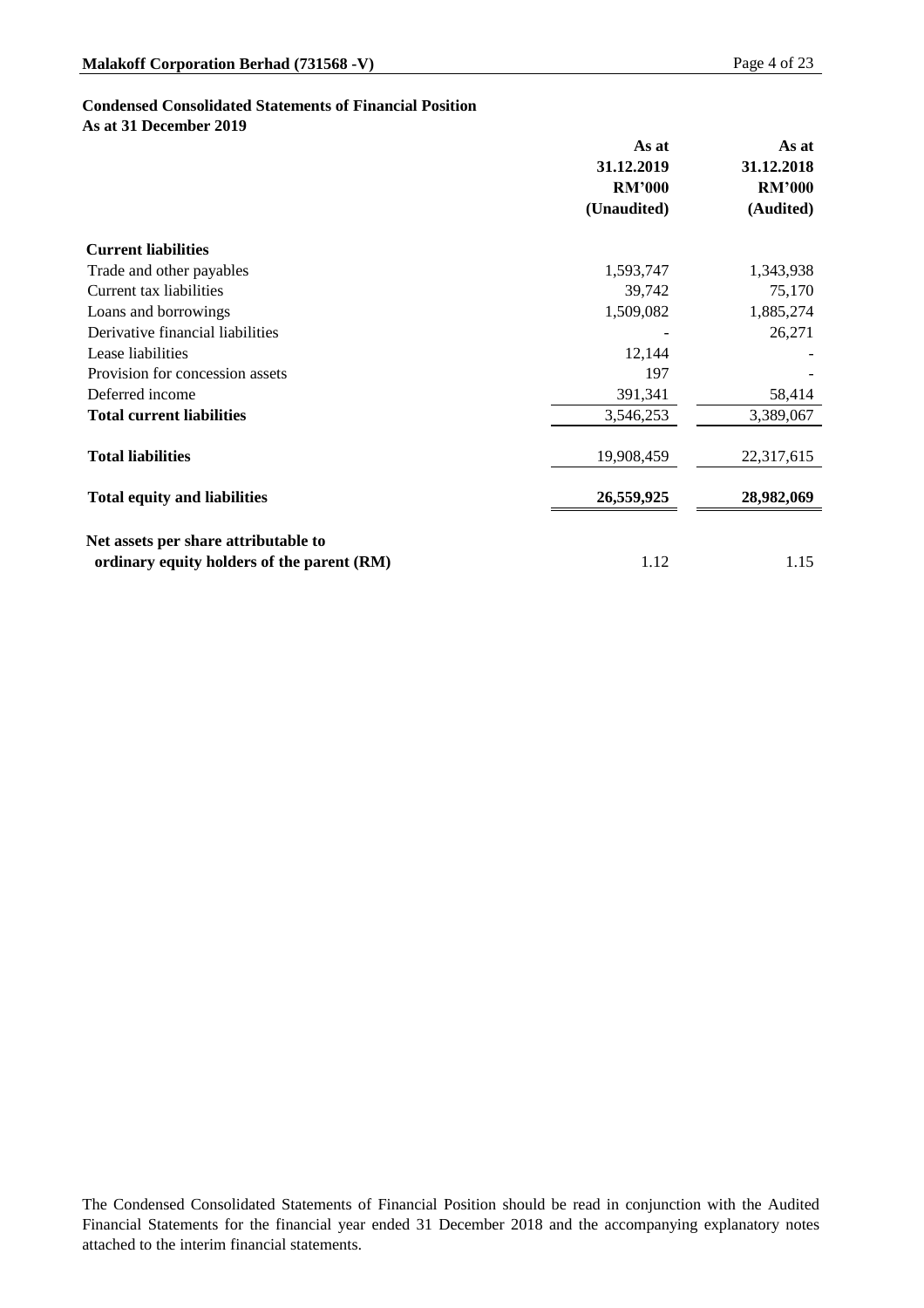## **Condensed Consolidated Statement of Changes in Equity For the Year Ended 31 December 2019**

|                                                                                                                                             |                                          | /-------------------------------- Attributable to owners of the Company -------------------------------- /<br><b>Distributable</b> |                                                        |                                 |                                                      |                               |                                                   |                                                      |                                                |
|---------------------------------------------------------------------------------------------------------------------------------------------|------------------------------------------|------------------------------------------------------------------------------------------------------------------------------------|--------------------------------------------------------|---------------------------------|------------------------------------------------------|-------------------------------|---------------------------------------------------|------------------------------------------------------|------------------------------------------------|
|                                                                                                                                             |                                          | /--------------------------- Non-distributable ---------------------------/                                                        |                                                        |                                 |                                                      |                               |                                                   |                                                      |                                                |
|                                                                                                                                             | <b>Share</b><br>Capital<br><b>RM'000</b> | <b>Treasury</b><br><b>Shares</b><br><b>RM'000</b>                                                                                  | <b>Reserves</b><br><b>Translation</b><br><b>RM'000</b> | <b>Hedging</b><br><b>RM'000</b> | <b>Accumulated</b><br><b>Losses</b><br><b>RM'000</b> | <b>Total</b><br><b>RM'000</b> | <b>Perpetual</b><br><b>Sukuk</b><br><b>RM'000</b> | Non-controlling<br><b>Interests</b><br><b>RM'000</b> | <b>Total</b><br><b>Equity</b><br><b>RM'000</b> |
| At 1 January 2019<br>Adjustment on initial application of MFRS 16                                                                           | 5,693,055                                | (97,606)                                                                                                                           | 3,650<br>$\sim$                                        | 128,094                         | (82, 425)<br>(195)                                   | 5,644,768<br>(195)            | 800,000                                           | 219,686                                              | 6,664,454<br>(195)                             |
| At 1 January 2019, restated                                                                                                                 | 5,693,055                                | (97, 606)                                                                                                                          | 3,650                                                  | 128,094                         | (82, 620)                                            | 5,644,573                     | 800,000                                           | 219,686                                              | 6,664,259                                      |
| Remeasurement of defined benefit liability<br>Foreign currency translation                                                                  |                                          |                                                                                                                                    |                                                        |                                 | (43)                                                 | (43)                          |                                                   |                                                      | (43)                                           |
| differences for foreign operations<br>Cash flow hedge                                                                                       |                                          |                                                                                                                                    | (24,206)<br>$\overline{\phantom{a}}$                   | (102,691)                       | $\overline{\phantom{a}}$<br>$\sim$                   | (24,206)<br>(102,691)         |                                                   |                                                      | (24,206)<br>(102, 691)                         |
| Share of loss on hedging reserve of<br>equity-accounted associates and joint ventures<br>Reclassification of reserves to accumulated losses |                                          |                                                                                                                                    | $\overline{\phantom{a}}$                               | (16,796)                        |                                                      | (16,796)                      |                                                   | $\overline{\phantom{a}}$                             | (16,796)                                       |
| upon disposal of subsidiaries                                                                                                               |                                          |                                                                                                                                    | 7,904                                                  | 157,225                         | (165, 129)                                           |                               |                                                   | $\overline{\phantom{a}}$                             |                                                |
| Other comprehensive expense<br>for the year                                                                                                 |                                          | $\overline{\phantom{a}}$                                                                                                           | (16,302)                                               | 37,738                          | (165, 172)                                           | (143, 736)                    |                                                   |                                                      | (143, 736)                                     |
| Profit for the year                                                                                                                         |                                          |                                                                                                                                    |                                                        |                                 | 320,153                                              | 320,153                       |                                                   | 54,533                                               | 374,686                                        |
| Comprehensive (expense)/income for the year                                                                                                 |                                          | $\overline{\phantom{a}}$                                                                                                           | (16,302)                                               | 37,738                          | 154,981                                              | 176,417                       |                                                   | 54,533                                               | 230,950                                        |
| Profit distribution of perpetual sukuk                                                                                                      |                                          |                                                                                                                                    |                                                        |                                 | (47,071)                                             | (47,071)                      |                                                   |                                                      | (47,071)                                       |
| Acquisition of subsidiaries                                                                                                                 |                                          |                                                                                                                                    |                                                        |                                 |                                                      |                               |                                                   | 171,332                                              | 171,332                                        |
| Dividends to owners of the Company                                                                                                          | $\overline{\phantom{a}}$                 |                                                                                                                                    | $\overline{\phantom{a}}$                               |                                 | (290,317)                                            | (290, 317)                    | $\sim$                                            | $\blacksquare$                                       | (290,317)                                      |
| Dividends to non-controlling interests                                                                                                      | $\sim$                                   | $\sim$                                                                                                                             | $\sim$                                                 | $\sim$                          |                                                      |                               | $\sim$                                            | (76, 646)                                            | (76, 646)                                      |
| Total distribution to owners                                                                                                                | $\overline{\phantom{a}}$                 | $\overline{\phantom{a}}$                                                                                                           | $\overline{\phantom{a}}$                               | $\overline{\phantom{a}}$        | (290,317)                                            | (290,317)                     |                                                   | (76, 646)                                            | (366, 963)                                     |
| Purchase of treasury shares                                                                                                                 | $\overline{\phantom{a}}$                 | (1,041)                                                                                                                            | $\overline{\phantom{a}}$                               |                                 | $\sim$                                               | (1,041)                       |                                                   | $\sim$                                               | (1,041)                                        |
| At 31 December 2019                                                                                                                         | 5,693,055                                | (98, 647)                                                                                                                          | (12, 652)                                              | 165,832                         | (265, 027)                                           | 5,482,561                     | 800,000                                           | 368,905                                              | 6,651,466                                      |
|                                                                                                                                             |                                          |                                                                                                                                    |                                                        |                                 |                                                      |                               |                                                   |                                                      |                                                |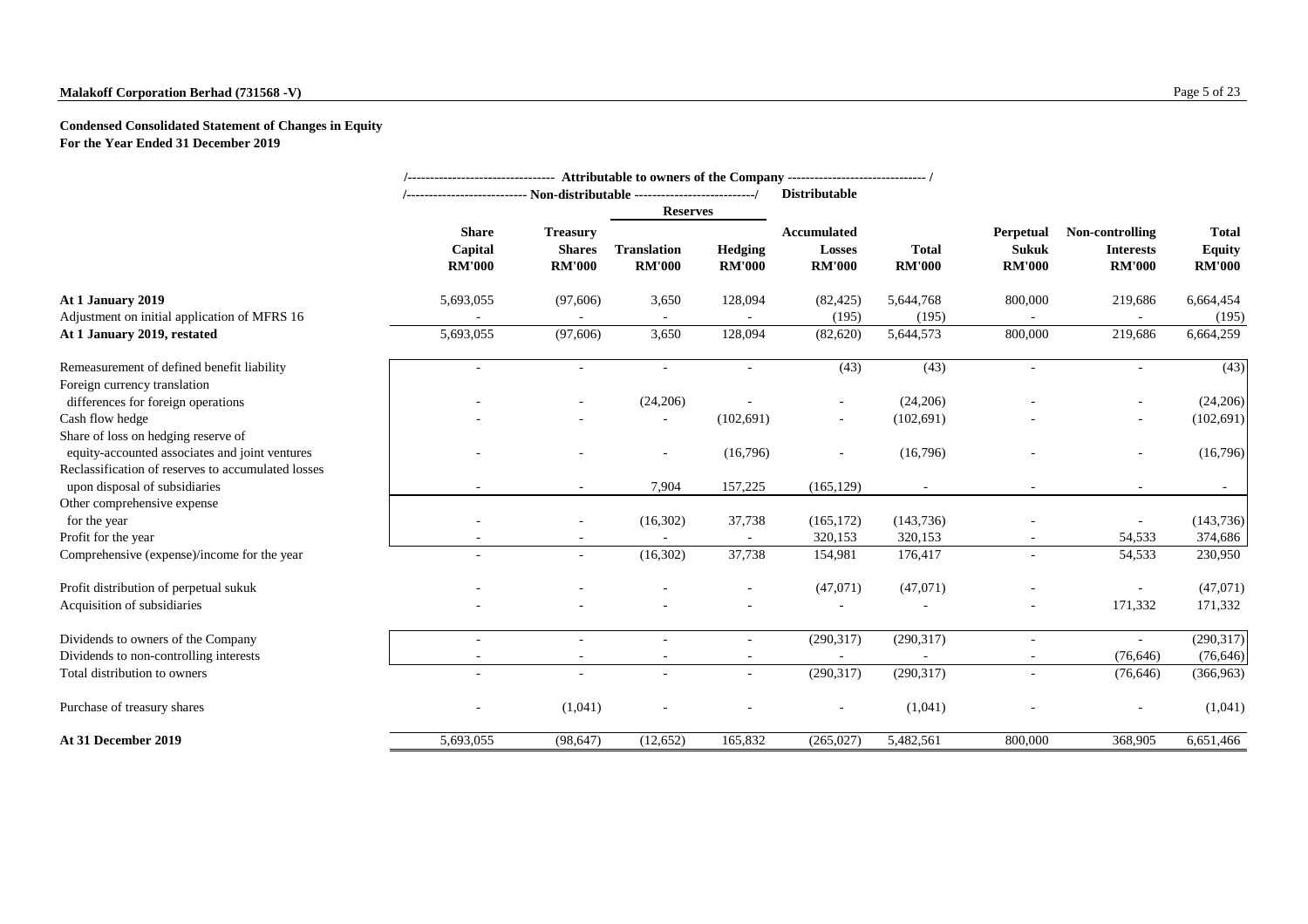## **Malakoff Corporation Berhad (731568 -V)** Page 6 of 23

**Condensed Consolidated Statement of Changes in Equity For the Year Ended 31 December 2019**

|                                             |                                          |                                                   |                                     |                                 | /------------------------------ Attributable to owners of the Company ----------------------------- / |                               |                                                   |                                                      |                                                |
|---------------------------------------------|------------------------------------------|---------------------------------------------------|-------------------------------------|---------------------------------|-------------------------------------------------------------------------------------------------------|-------------------------------|---------------------------------------------------|------------------------------------------------------|------------------------------------------------|
|                                             |                                          |                                                   | <b>Reserves</b>                     |                                 | <b>Distributable</b>                                                                                  |                               |                                                   |                                                      |                                                |
|                                             | <b>Share</b><br>Capital<br><b>RM'000</b> | <b>Treasury</b><br><b>Shares</b><br><b>RM'000</b> | <b>Translation</b><br><b>RM'000</b> | <b>Hedging</b><br><b>RM'000</b> | <b>Accumulated</b><br><b>Losses</b><br><b>RM'000</b>                                                  | <b>Total</b><br><b>RM'000</b> | <b>Perpetual</b><br><b>Sukuk</b><br><b>RM'000</b> | Non-controlling<br><b>Interests</b><br><b>RM'000</b> | <b>Total</b><br><b>Equity</b><br><b>RM'000</b> |
| At 1 January 2018                           | 5,693,055                                | (1,641)                                           | 5,145                               | 175,398                         | (20, 464)                                                                                             | 5,851,493                     | 800,000                                           | 225,570                                              | 6,877,063                                      |
| Remeasurement of defined benefit liability  |                                          |                                                   |                                     |                                 | (2,886)                                                                                               | (2,886)                       |                                                   |                                                      | (2,886)                                        |
| Foreign currency translation                |                                          |                                                   |                                     |                                 |                                                                                                       |                               |                                                   |                                                      |                                                |
| differences for foreign operations          |                                          |                                                   | (1,495)                             |                                 |                                                                                                       | (1,495)                       |                                                   | -                                                    | (1,495)                                        |
| Cash flow hedge                             |                                          |                                                   | $\overline{\phantom{a}}$            | (101,092)                       | $\overline{\phantom{a}}$                                                                              | (101,092)                     |                                                   | $\overline{\phantom{a}}$                             | (101,092)                                      |
| Share of gain on hedging reserve of         |                                          |                                                   |                                     |                                 |                                                                                                       |                               |                                                   |                                                      |                                                |
| equity-accounted associates                 |                                          |                                                   | $\sim$                              | 53,788                          | $\overline{\phantom{a}}$                                                                              | 53,788                        | $\overline{\phantom{a}}$                          | $\sim$                                               | 53,788                                         |
| Other comprehensive (expense)/income        |                                          |                                                   |                                     |                                 |                                                                                                       |                               |                                                   |                                                      |                                                |
| for the year                                |                                          |                                                   | (1,495)                             | (47,304)                        | (2,886)                                                                                               | (51,685)                      |                                                   |                                                      | (51,685)                                       |
| Profit for the year                         |                                          |                                                   |                                     |                                 | 274,433                                                                                               | 274,433                       | $\overline{\phantom{a}}$                          | 49,047                                               | 323,480                                        |
| Comprehensive (expense)/income for the year |                                          |                                                   | (1,495)                             | (47, 304)                       | 271,547                                                                                               | 222,748                       | $\overline{\phantom{a}}$                          | 49,047                                               | 271,795                                        |
| Profit distribution of perpetual sukuk      |                                          |                                                   |                                     |                                 | (47,588)                                                                                              | (47,588)                      |                                                   |                                                      | (47,588)                                       |
| Incorporation of subsidiaries               |                                          |                                                   |                                     |                                 |                                                                                                       |                               |                                                   | 69                                                   | 69                                             |
| Dividends to owners of the Company          |                                          |                                                   |                                     |                                 | (285,920)                                                                                             | (285, 920)                    |                                                   |                                                      | (285,920)                                      |
| Dividends to non-controlling interests      |                                          |                                                   |                                     |                                 |                                                                                                       |                               |                                                   | (55,000)                                             | (55,000)                                       |
| Total distribution to owners                |                                          |                                                   |                                     |                                 | (285,920)                                                                                             | (285, 920)                    |                                                   | (55,000)                                             | (340, 920)                                     |
| Purchase of treasury shares                 | ۰                                        | (95, 965)                                         |                                     |                                 | $\overline{\phantom{a}}$                                                                              | (95, 965)                     | $\overline{\phantom{a}}$                          | -                                                    | (95, 965)                                      |
| At 31 December 2018                         | 5,693,055                                | (97, 606)                                         | 3,650                               | 128,094                         | (82, 425)                                                                                             | 5,644,768                     | 800,000                                           | 219,686                                              | 6,664,454                                      |

The Condensed Consolidated Statements of Changes in Equity should be read in conjunction with the Audited Financial Statements for the financial year ended 31 December 2018 and the accompanying explanatory notes attached to the interim financial statements.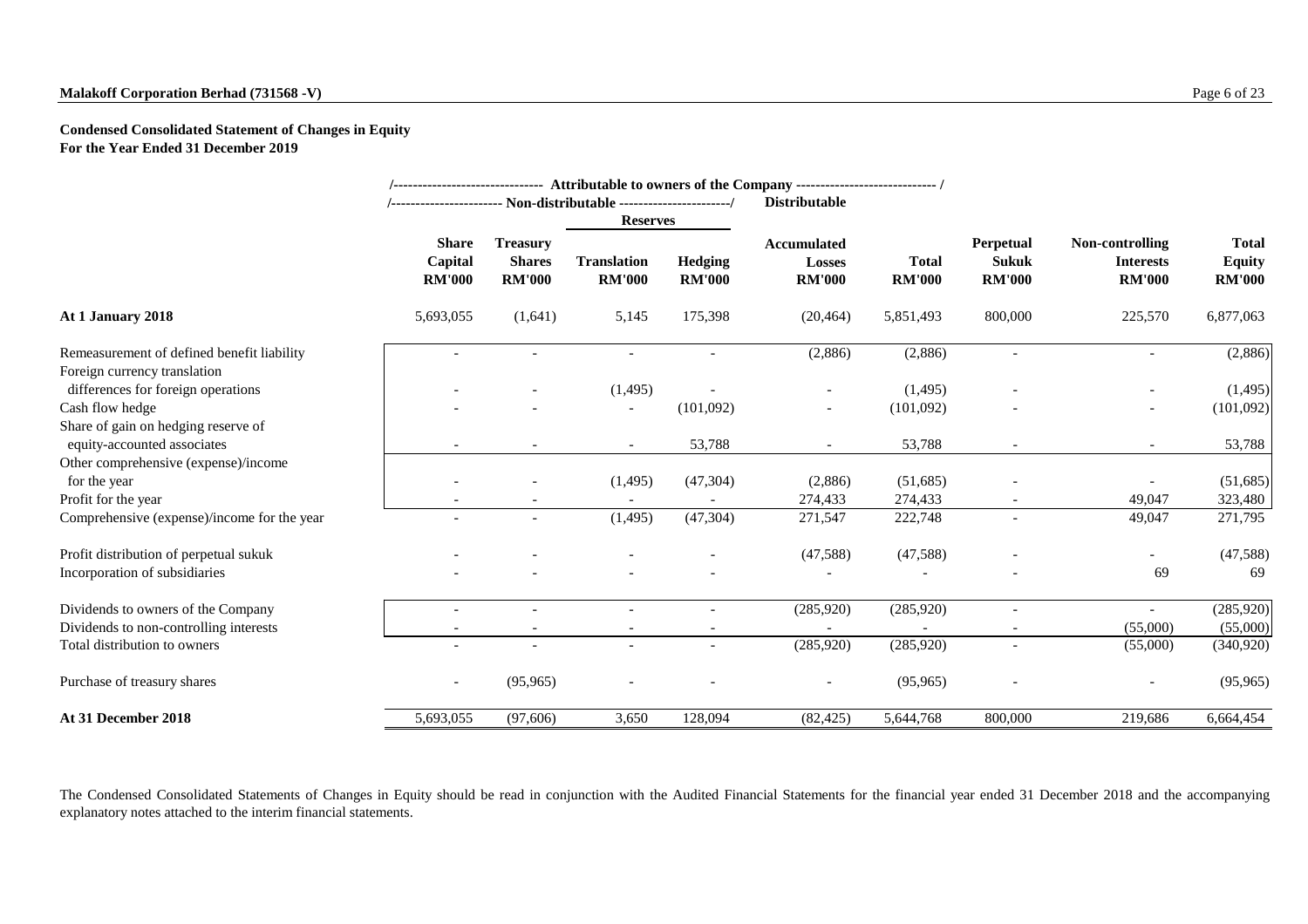## **Condensed Consolidated Statements of Cash Flows For the Year Ended 31 December 2019**

|                                                                       | 12 months<br>ended<br>31.12.2019 | 12 months<br>ended<br>31.12.2018 |
|-----------------------------------------------------------------------|----------------------------------|----------------------------------|
|                                                                       | <b>RM'000</b>                    | <b>RM'000</b>                    |
| <b>Cash flows from operating activities</b>                           | (Unaudited)                      | (Audited)                        |
| <b>Profit before tax from:</b>                                        |                                  |                                  |
| Continuing operations                                                 | 479,501                          | 490,342                          |
| Discontinued operations                                               | 51,403                           | 68,831                           |
|                                                                       | 530,904                          | 559,173                          |
| <b>Adjustments for:</b>                                               |                                  |                                  |
| Non-cash items                                                        | 1,604,787                        | 1,135,630                        |
| Finance costs                                                         | 926,312                          | 963,851                          |
| Finance income                                                        | (235, 397)                       | (241, 688)                       |
| Share of profit of equity-accounted associates                        |                                  |                                  |
| and joint ventures, net of tax                                        | 21,623                           | (83, 675)                        |
| Operating profit before changes in working capital                    | 2,848,229                        | 2,333,291                        |
| Changes in working capital:                                           |                                  |                                  |
| Net changes in current assets                                         | 395,396                          | 208,036                          |
| Net changes in current liabilities                                    | (825,502)                        | (359,312)                        |
| Net changes in non-current liabilities                                | 138,767                          | 307,675                          |
| <b>Cash generated from operations</b>                                 | 2,556,890                        | 2,489,690                        |
| Income taxes paid                                                     | (350,060)                        | (476, 572)                       |
| Net cash from operating activities                                    | 2,206,830                        | 2,013,118                        |
| <b>Cash flows from investing activities</b>                           |                                  |                                  |
| Additional investment in associates and joint ventures                | (294, 891)                       | (3,914)                          |
| Acquisition of a subsidiary, net of cash and cash equivalent acquired | (398, 278)                       |                                  |
| Disposal of discontinued operations                                   | 976,431                          |                                  |
| Change in other investments                                           | 1,078,253                        | (940, 649)                       |
| Dividends received from associates and joint ventures                 | 160,954                          | 28,603                           |
| Interest received                                                     | 463,404                          | 178,939                          |
| Other investment in Redeemable Cumulative                             |                                  |                                  |
| <b>Convertible Preference Shares</b>                                  | (5,267)                          | (16,248)                         |
| Proceeds from disposal of investment in associates                    |                                  | 113,478                          |
| Proceeds from redemption on unsecured loan stocks                     |                                  | 21,600                           |
| Redemption of unsecured loan stocks                                   |                                  | (55,500)                         |
| Purchase of property, plant and equipment                             | (268, 425)                       | (351, 866)                       |
| Proceeds from disposal of property, plant and equipment               | 388                              | 87                               |
| Net cash from/(used in) investing activities                          | 1,712,569                        | (1,025,470)                      |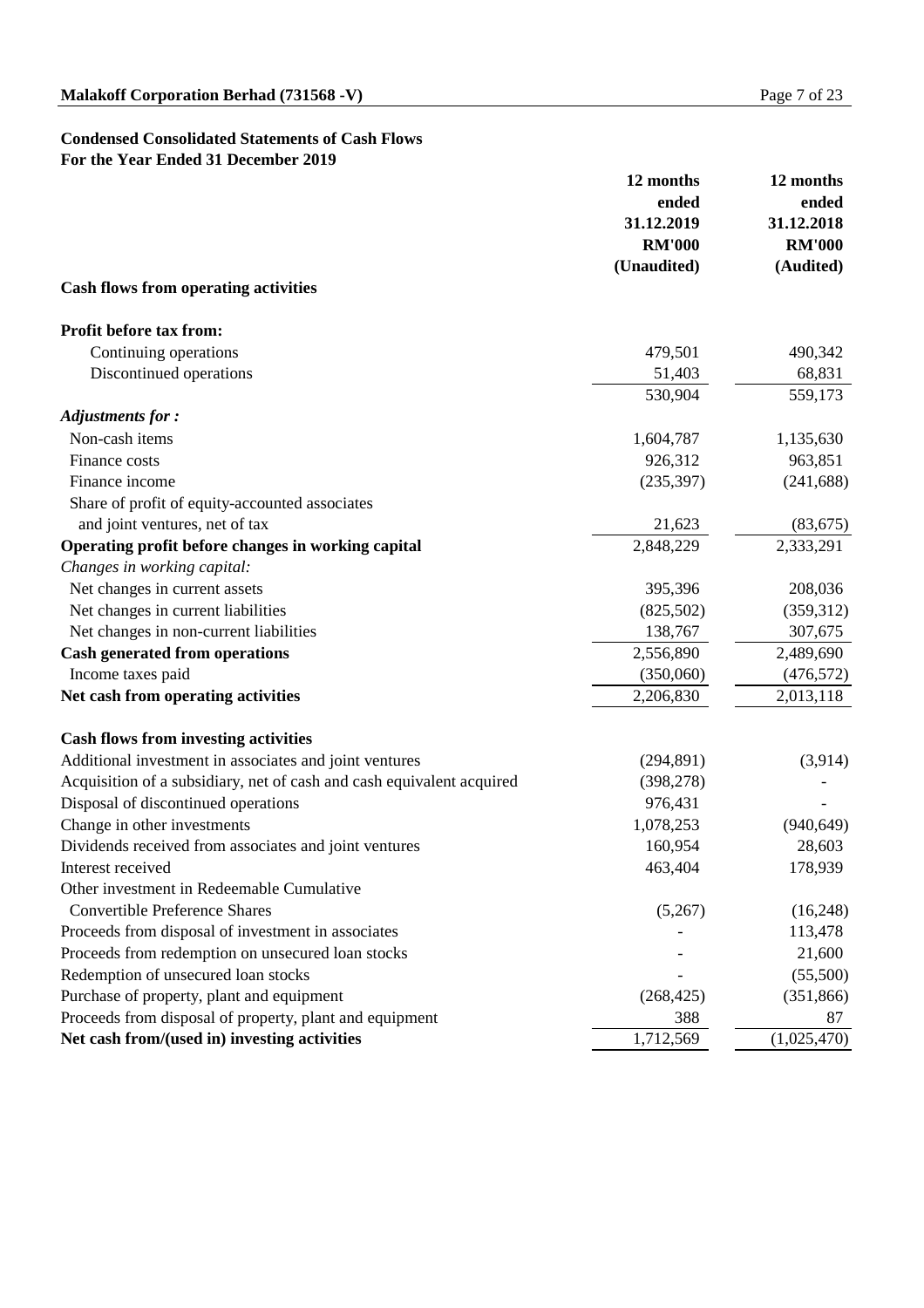## **Condensed Consolidated Statements of Cash Flows For the Year Ended 31 December 2019**

|                                                               | 12 months<br>ended | 12 months<br>ended |
|---------------------------------------------------------------|--------------------|--------------------|
|                                                               | 31.12.2019         | 31.12.2018         |
|                                                               | <b>RM'000</b>      | <b>RM'000</b>      |
|                                                               | (Unaudited)        | (Audited)          |
| <b>Cash flows from financing activities</b>                   |                    |                    |
| Distribution to perpetual sukuk holder                        | (47,071)           | (47,588)           |
| Dividends paid to the owners of the Company                   | (290,317)          | (285, 920)         |
| Dividends paid to non-controlling interests                   | (76, 646)          | (55,000)           |
| Interest paid                                                 | (794, 010)         | (837, 807)         |
| Proceeds from borrowings                                      |                    | 1,456,714          |
| Proceeds from issuance of shares to non-controlling interests | 414                | 69                 |
| Purchase of treasury shares                                   | (1,041)            | (95, 965)          |
| Redemption of preference shares                               | 8,455              | 39,340             |
| Repayment of borrowings                                       | (1,475,127)        | (2,001,873)        |
| Payment of lease liabilities                                  | (8,563)            |                    |
| Net cash used in financing activities                         | (2,683,906)        | (1,828,030)        |
| Net increase/(decrease) in cash and cash equivalents          | 1,235,493          | (840, 382)         |
| Cash and cash equivalents at beginning of the year            | 1,515,147          | 2,355,529          |
| Cash and cash equivalents at end of the year                  | 2,750,640          | 1,515,147          |
| <b>Cash and cash equivalents comprise :</b>                   |                    |                    |
| Cash and bank balances                                        | 195,574            | 279,128            |
| Deposits with licensed banks and other licensed corporations  | 2,555,066          | 1,236,019          |
|                                                               | 2,750,640          | 1,515,147          |

The Condensed Consolidated Statements of Cash Flows should be read in conjunction with the Audited Financial Statements for the financial year ended 31 December 2018 and the accompanying explanatory notes attached to the interim financial statements.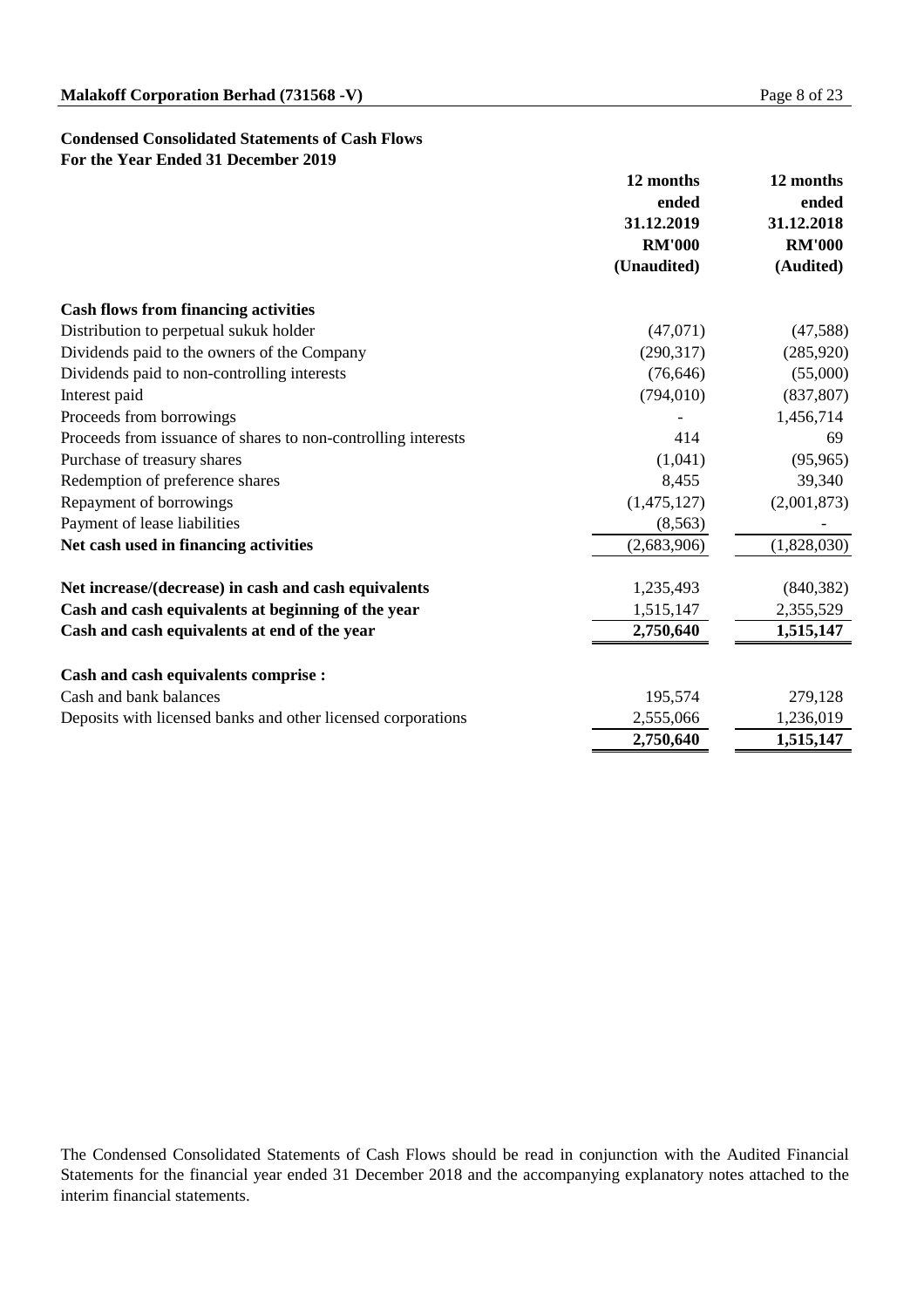## **Notes to the interim financial statements**

## **1. Basis of preparation**

The interim financial statements are unaudited and have been prepared in accordance with Malaysian Financial Reporting Standards ("MFRS") 134, Interim Financial Reporting and Appendix 9B (Part A) of the Listing Requirements of Bursa Malaysia Securities Berhad. The interim financial statements should be read in conjunction with the Group's annual audited financial statements for the financial year ended 31 December 2018 and the accompanying explanatory notes attached to the interim financial statements.

The audited financial statements of the Group for the financial year ended 31 December 2018 were prepared in accordance with MFRS, International Financial Reporting Standards and the requirements of the Companies Act 2016 in Malaysia.

The significant accounting policies adopted in these interim financial statements are consistent with those adopted in the annual audited financial statements for the financial year ended 31 December 2018, except the Group adopted the following MFRSs, Interpretations and Amendments to MFRSs effective for annual periods beginning on or after 1 January 2019 as follows:

- MFRS 16, *Leases*
- IC Interpretation 23, *Uncertainty over Income Tax Treatments*
- Amendments to MFRS 3, *Business Combinations (Annual Improvements to MFRS Standards 2015-2017 Cycle)*
- Amendments to MFRS 9, *Financial Instruments – Prepayment Features with Negative Compensation*
- Amendments to MFRS 11, *Joint Arrangements (Annual Improvements to MFRS Standards 2015-2017 Cycle)*
- Amendments to MFRS 112, *Income Taxes (Annual Improvements to MFRS Standards 2015- 2017 Cycle)*
- Amendments to MFRS 119, *Employee Benefits – Plan Amendment, Curtailment or Settlement*
- Amendments to MFRS 123, *Borrowing Costs (Annual Improvements to MFRS Standards 2015-2017 Cycle)*
- Amendments to MFRS 128, *Investments in Associates and Joint Ventures – Long-term Interests in Associates and Joint Ventures*

The adoption of the above did not have any material impact on the financial statements of the Group, except as mentioned below:

## MFRS 16, *Leases*

MFRS 16 replaces the guidance in MFRS 117, *Leases*, IC Interpretation 4, *Determining whether an Arrangement contains a Lease*, IC Interpretation 115, *Operating Leases – Incentives* and IC Interpretation 127, *Evaluating the Substance of Transactions Involving the Legal Form of a Lease*.

MFRS 16 introduces a single, on-balance sheet lease accounting model for lessees. A lessee recognises a right-of-use asset representing its right to use the underlying asset and a lease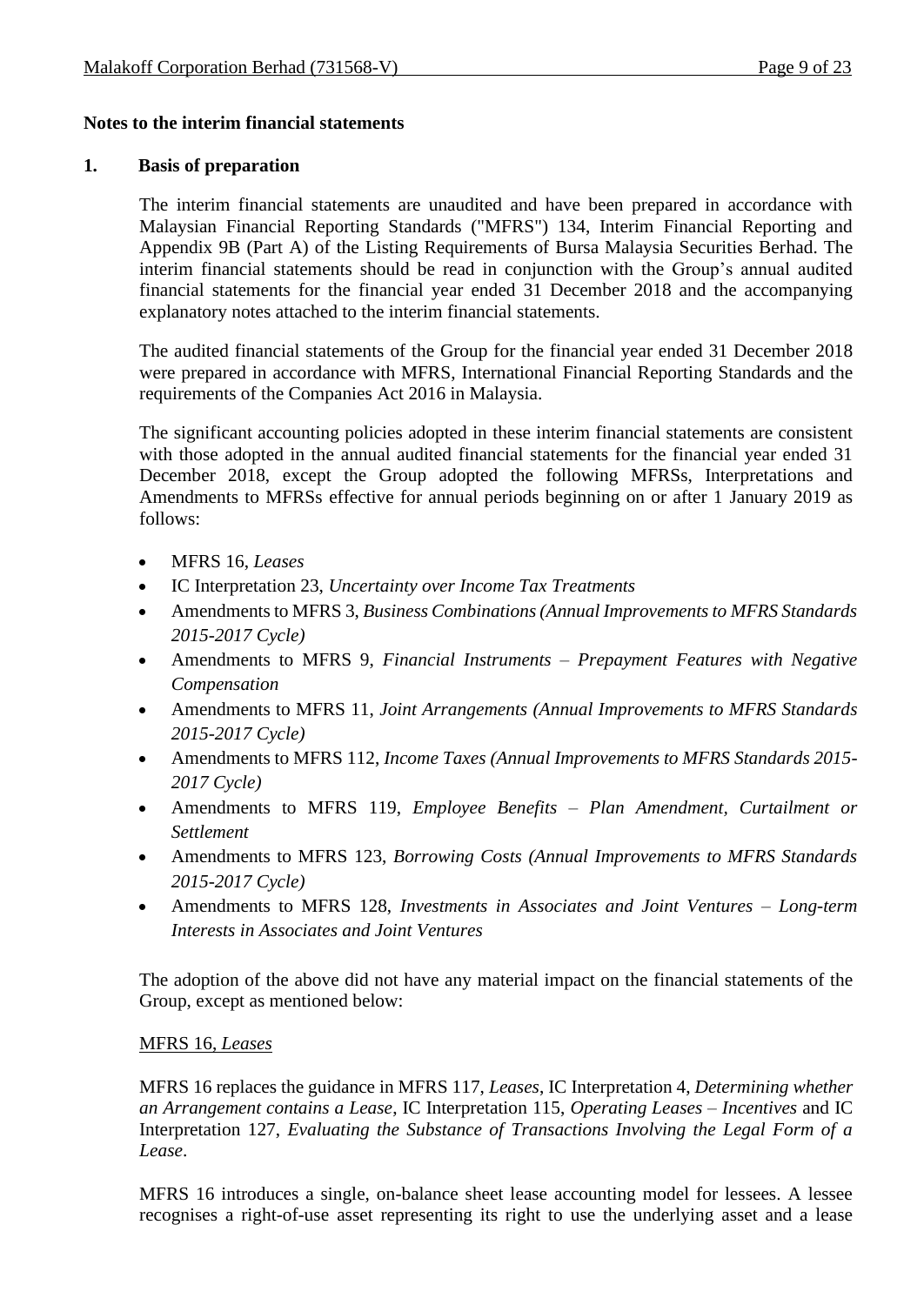liability representing its obligations to make lease payments. There are recognition exemptions for short-term leases and leases of low-value items. Lessor accounting remains similar to the current standard which continues to be classified as finance or operating lease.

The Group has applied MFRS 16 using the modified retrospective approach, under which the cumulative effect of initial application is recognised in retained earnings at 1 January 2019. Accordingly, the comparative information presented for 2018 has not been restated.

Effects of the change in accounting policy on the financial position of the Group as at 1 January 2019 are as follows:

|                                | As previously | <b>Effects of MFRS</b> |             |
|--------------------------------|---------------|------------------------|-------------|
|                                | stated        | 16 adoption            | As restated |
|                                | RM'000        | RM'000                 | RM'000      |
| <b>Non-current assets</b>      |               |                        |             |
| Property, plant and equipment  | 13,443,183    | 72,950                 | 13,516,133  |
| Prepaid lease payments         | 59,094        | (59,094)               |             |
| <b>Non-current liabilities</b> |               |                        |             |
| Lease liabilities              |               | (14,051)               | (14,051)    |
| <b>Equity</b>                  |               |                        |             |
| <b>Accumulated losses</b>      | (82, 425)     | (195)                  | (82,620)    |

## **2. Audit qualification**

The report of the auditors on the Group's financial statements for the financial year ended 31 December 2018 was not subject to any qualification.

## **3. Seasonal or cyclical factors**

The Group's operations have not been affected by seasonal or cyclical factors.

## **4. Unusual items**

There was no unusual item affecting assets, liabilities, equity, net income or cash flows of the Group during the current quarter under review because of its nature, size and incidence, other than those disclosed in Note 11 and the recognition of net impairment loss on the Group's investment in an associate, Kapar Energy Ventures Sdn. Bhd., of RM433,292,000 after assessment on the projected operations and cashflows of the power plant.

## **5. Changes in estimates**

There was no material change in financial estimates that could materially affect the current interim results.

## **6. Debt and equity securities**

There was no issuance, cancellation, repurchase, resale and repayment of debt and equity securities during the current quarter except for the scheduled repayment of Malakoff Power Berhad ("MPB") Sukuk programme of RM670.0 million.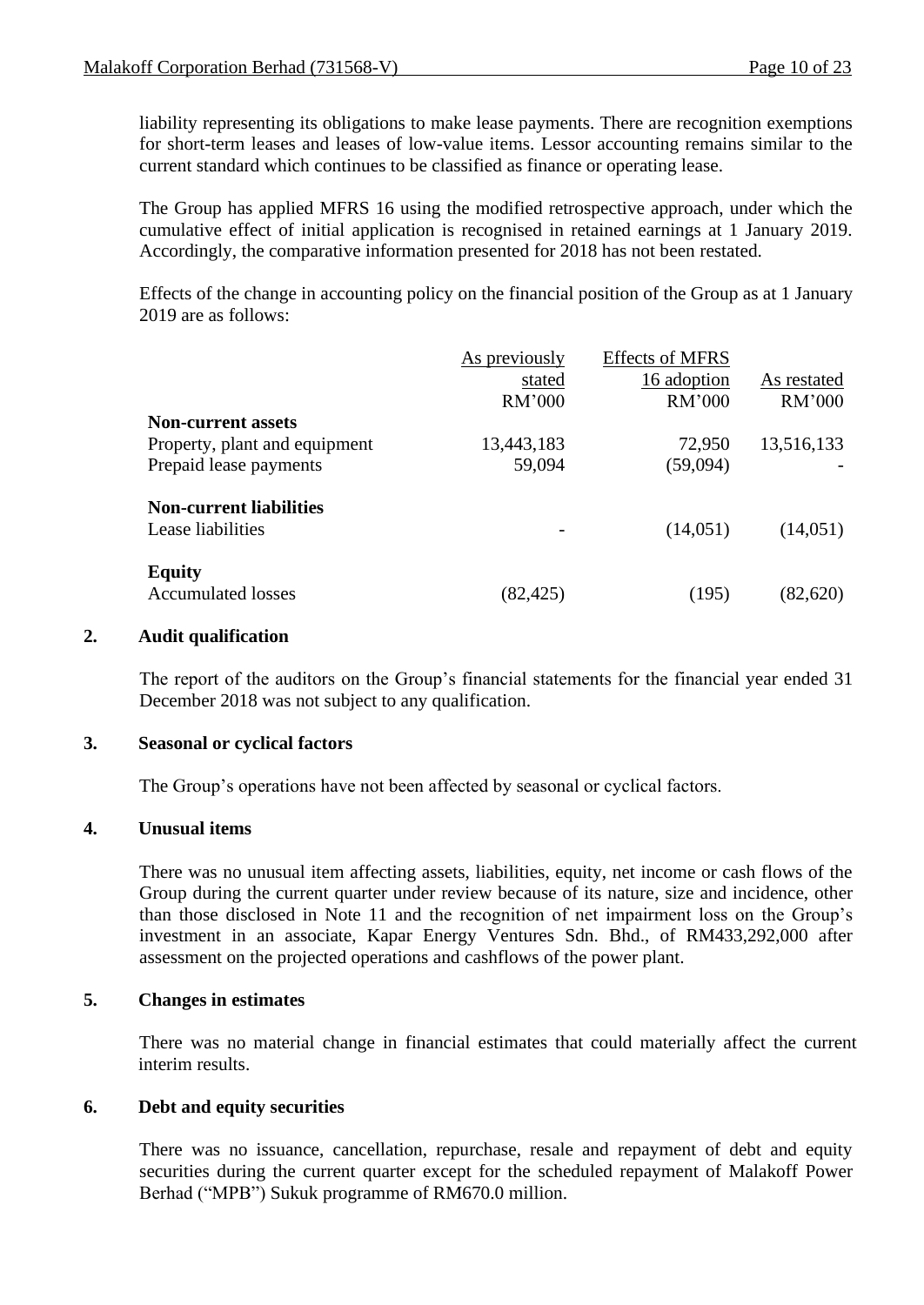## **7. Dividends paid**

Since the end of previous financial year, the Company paid:

- i. A final dividend of 3.50 sen per ordinary share on 4,887,851,300 ordinary shares in issue, totalling RM171,075,000 in respect of the financial year ended 31 December 2018 on 31 May 2019.
- ii. An interim dividend of 2.44 sen per ordinary share on 4,886,961,300 ordinary shares in issue, totalling RM119,242,000 in respect of the financial year ended 31 December 2019 on 11 October 2019.

## **8. Segment reporting**

The Group's segmental reporting for the financial year ended 31 December 2019 is as follows:

|                                | Local<br><b>RM'000</b> | Foreign<br><b>RM'000</b> | <b>Elimination</b><br><b>RM'000</b> | <b>Total</b><br><b>RM'000</b> |
|--------------------------------|------------------------|--------------------------|-------------------------------------|-------------------------------|
| <b>Continuing operations</b>   |                        |                          |                                     |                               |
| Revenue from external          |                        |                          |                                     |                               |
| customers                      | 7,277,019              | 1,438                    |                                     | 7,278,457                     |
| Inter-segment revenue          | 2,157,128              | 847,819                  | (3,004,947)                         |                               |
|                                | 9,434,147              | 849,257                  | (3,004,947)                         | 7,278,457                     |
|                                |                        |                          |                                     |                               |
| <b>Discontinued operations</b> |                        |                          |                                     |                               |
| Revenue from external          |                        |                          |                                     |                               |
| customer                       |                        | 143,815                  |                                     | 143,815                       |
|                                |                        | 143,815                  |                                     | 143,815                       |
| <b>Total segment revenue</b>   | 9,434,147              | 993,072                  | (3,004,947)                         | 7,422,272                     |
|                                |                        |                          |                                     |                               |
| <b>Profit after tax from:</b>  |                        |                          |                                     |                               |
| Continuing operations          | 1,027,301              | 690,649                  | (1,388,083)                         | 329,867                       |
| Discontinued operations        |                        | 50,473                   | (5,654)                             | 44,819                        |
|                                | 1,027,301              | 741,122                  | (1, 393, 737)                       | 374,686                       |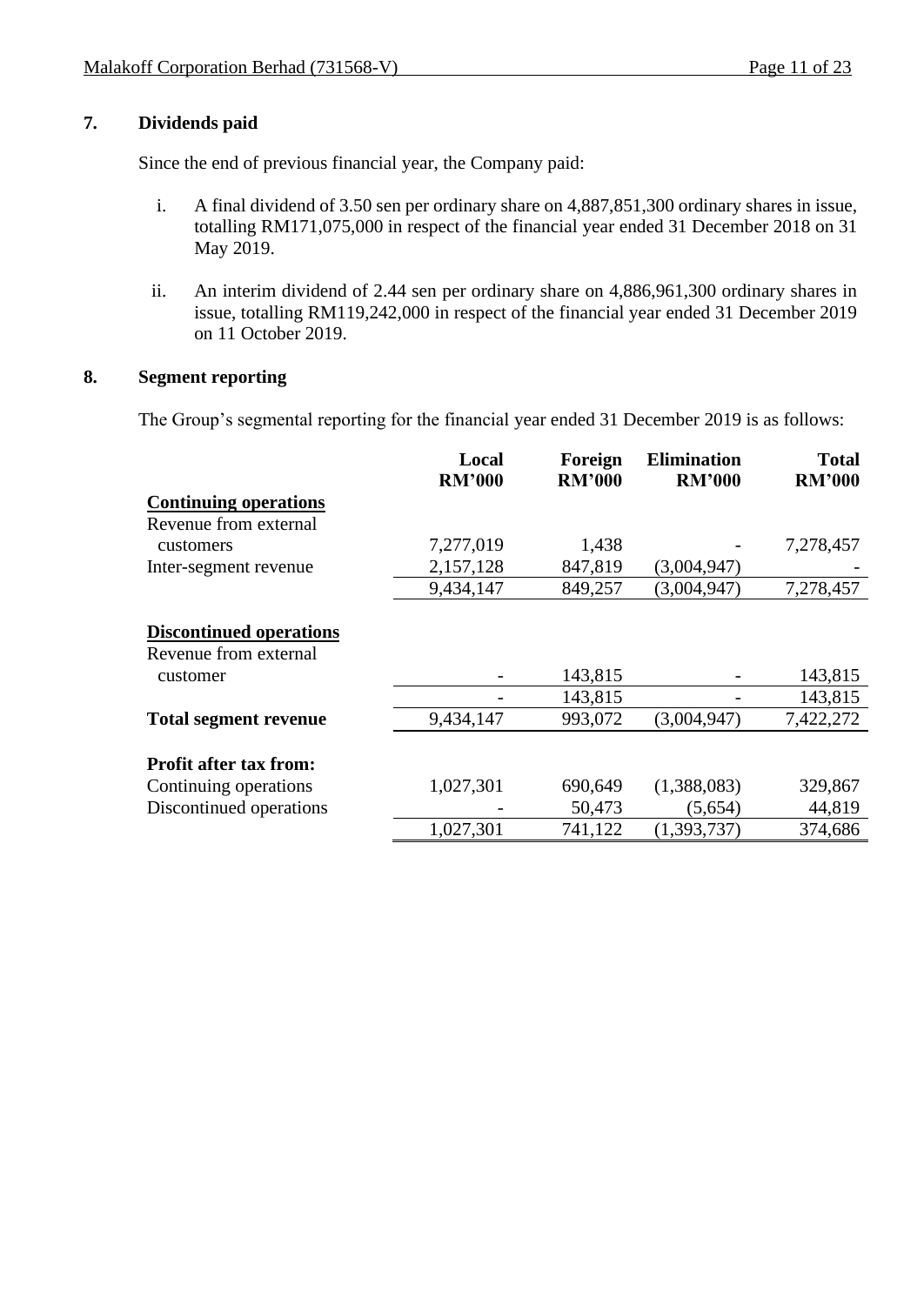The Group's segmental reporting for the corresponding financial year ended 31 December 2018 is as follows:

|                                                                                   | Local<br><b>RM'000</b> | Foreign<br><b>RM'000</b> | <b>Elimination</b><br><b>RM'000</b> | <b>Total</b><br><b>RM'000</b> |
|-----------------------------------------------------------------------------------|------------------------|--------------------------|-------------------------------------|-------------------------------|
| <b>Continuing operations</b>                                                      |                        |                          |                                     |                               |
| Revenue from external<br>customers                                                | 7,181,201              | 3,665                    |                                     | 7,184,866                     |
| Inter-segment revenue                                                             | 1,555,518              | 108,480                  | (1,663,998)                         |                               |
|                                                                                   | 8,736,719              | 112,145                  | (1,663,998)                         | 7,184,866                     |
| <b>Discontinued operations</b><br>Revenue from external<br>customer               |                        | 163,364<br>163,364       |                                     | 163,364<br>163,364            |
| <b>Total segment revenue</b>                                                      | 8,736,719              | 275,509                  | (1,663,998)                         | 7,348,230                     |
| <b>Profit after tax from:</b><br>Continuing operations<br>Discontinued operations | 551,590                | 69,316<br>(70, 490)      | (354, 059)<br>127,123               | 266,847<br>56,633             |
|                                                                                   | 551,590                | (1,174)                  | (226, 936)                          | 323,480                       |

## **9. Property, plant and equipment**

There was no valuation of property, plant and equipment during the current quarter ended 31 December 2019 except for the amounts carried forward pertaining to certain Group properties that had been revalued in the past.

## **10. Events subsequent to the end of current interim period**

There was no material event subsequent to the end of the current quarter ended 31 December 2019.

## **11. Changes in composition of the Group**

a) On 5 December 2019, Tunas Pancar Sdn. Bhd., a wholly-owned subsidiary of the Company completed the acquisition of 97.37% equity interest in Alam Flora Sdn. Bhd. ("AFSB") for a total cash consideration of RM869,000,000.

Following the completion of the acquisition, the Group recorded provisional intangible assets of RM692 million arising from the fair value of the acquired net assets of AFSB. The Management in accordance with MFRS 3, *Business Combination*, has 12 months from the date of acquisition to complete the Purchase Price Allocation (PPA).

b) On 18 December 2019, Skyfirst Power Sdn. Bhd., a wholly-owned indirect subsidiary of the Company completed the disposal of its entire 50% participating interest in the unincorporated joint venture of the Macarthur Wind Farm in Australia held by Malakoff Wind Macarthur Pty. Limited for a cash consideration of AUD344,670,000, resulting in a gain on disposal of AUD187,947,000 (equivalent to approximately RM557 million).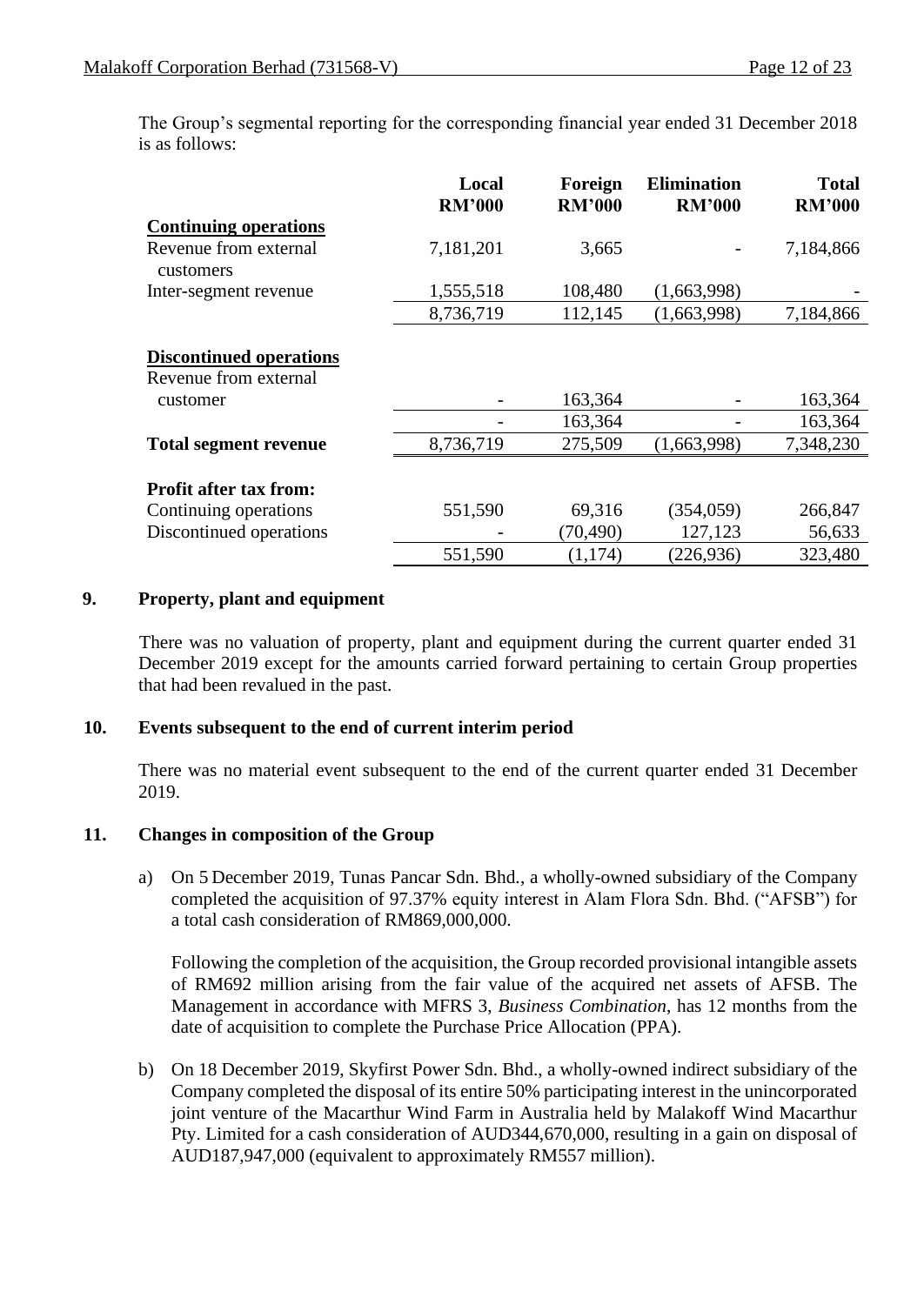The presentation and disclosure of the aforementioned discontinued operations have been reflected in the Group's financial statements in accordance with MFRS 5, *Non-Current Assets Held For Sale* and *Discontinued Operations* as follows:

|                                |            |            | <b>Cumulative</b> | <b>Cumulative</b> |
|--------------------------------|------------|------------|-------------------|-------------------|
|                                | 3 months   | 3 months   | 12 months         | 12 months         |
|                                | ended      | ended      | ended             | ended             |
|                                | 31.12.2019 | 31.12.2018 | 31.12.2019        | 31.12.2018        |
|                                | RM'000     | RM'000     | RM'000            | RM'000            |
| <b>Discontinued operations</b> |            |            |                   |                   |
| Revenue                        | 25,646     | 40,166     | 143,815           | 163,364           |
| Cost of sales                  |            |            |                   |                   |
| Gross profit                   | 25,646     | 40,166     | 143,815           | 163,364           |
| Other income                   |            | 1,226      |                   | 1,776             |
| Administrative expenses        | 1,288      | (1, 812)   | (366)             | (1, 324)          |
| Other operating expenses       |            | (3,185)    | (7,112)           | (238)             |
| Results from operating         |            |            |                   |                   |
| activities                     | 26,934     | 36,395     | 136,337           | 163,578           |
| Finance income                 | 32         | 137        | 471               | 270               |
| Finance costs                  | (15, 342)  | (20, 983)  | (85, 405)         | (95, 017)         |
| Profit before tax              | 11,624     | 15,549     | 51,403            | 68,831            |
| Income tax                     |            |            |                   |                   |
| expense                        | (3, 724)   | (519)      | (6, 584)          | (12, 198)         |
| Profit from discontinued       |            |            |                   |                   |
| operations                     | 7,900      | 15,030     | 44,819            | 56,633            |
| Other comprehensive            |            |            |                   |                   |
| income/(expense), net of       |            |            |                   |                   |
| tax                            |            |            |                   |                   |
| Items that may be              |            |            |                   |                   |
| reclassified subsequently      |            |            |                   |                   |
| to profit or loss              |            |            |                   |                   |
| Cash flow hedge                | 13,465     | (2,723)    | (34, 499)         | (57, 407)         |
| Foreign currency translation   |            |            |                   |                   |
| differences for foreign        |            |            |                   |                   |
| operations                     | 74         | (22,702)   | (5,440)           | (21, 165)         |
| Other comprehensive            |            |            |                   |                   |
| income/(expense), net of       |            |            |                   |                   |
| tax from discontinued          |            |            |                   |                   |
| operations                     | 13,539     | (25, 425)  | (39, 939)         | (78, 572)         |
| Total comprehensive            |            |            |                   |                   |
| income/(expense) for the       |            |            |                   |                   |
| period/year from               |            |            |                   |                   |
| discontinued operations        | 21,439     | (10, 395)  | 4,880             | (21,939)          |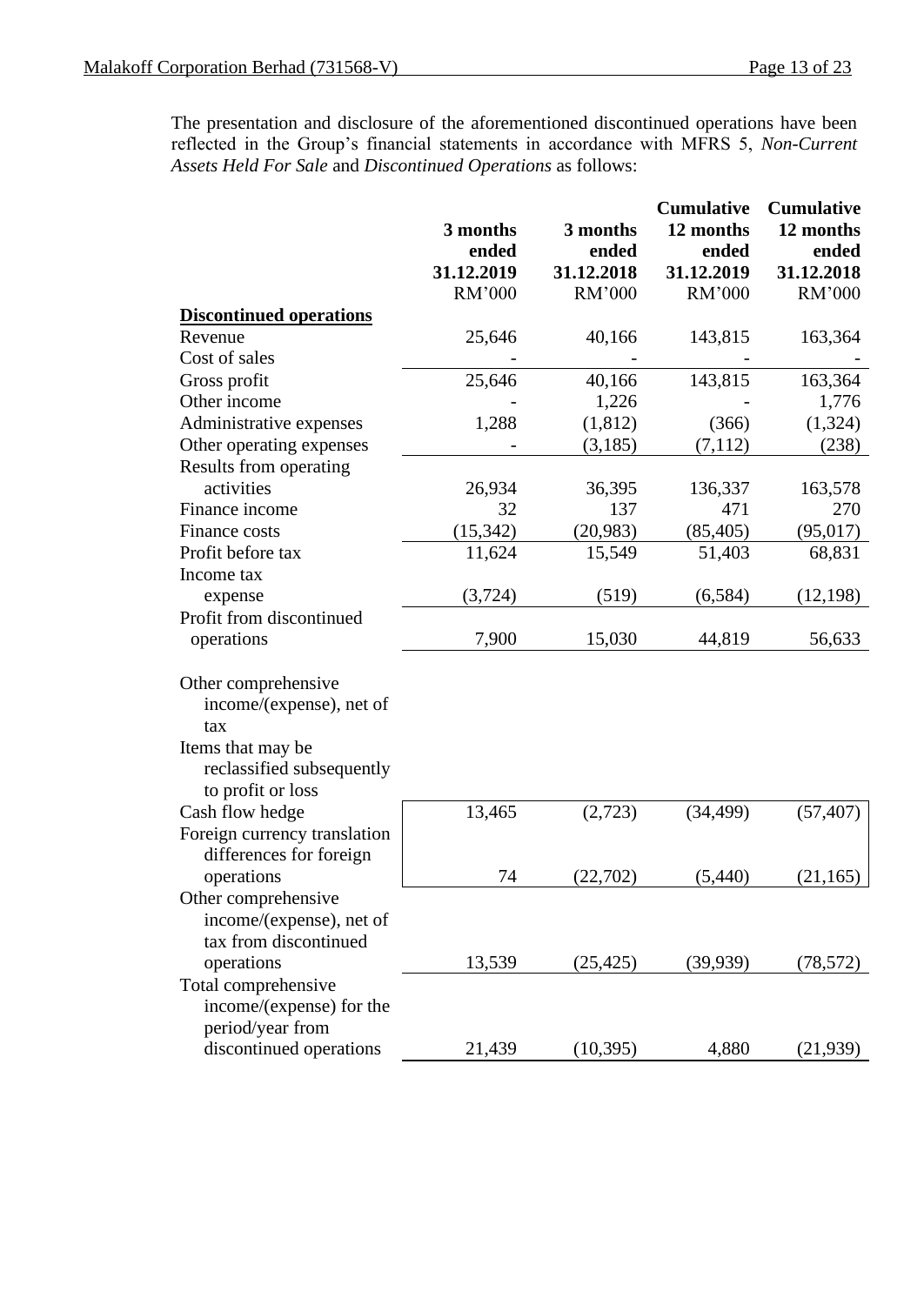Effects of the disposal on the financial position of the Group are as follows:

|                                                    | As at       |
|----------------------------------------------------|-------------|
|                                                    | 31.12.2019  |
|                                                    | RM'000      |
| <b>Assets/(Liabilities) disposed:</b>              |             |
| Finance lease receivable                           | 1,984,367   |
| Deferred tax assets                                | 53,415      |
| Other receivables                                  | 5           |
| Tax recoverable                                    | 1,260       |
| Cash and cash equivalents                          | 99          |
| Other payables                                     | (14, 642)   |
| Derivative financial liabilities                   | (247,062)   |
| <b>Borrowing</b>                                   | (1,356,825) |
| Deferred taxation                                  | (3,694)     |
| <b>Translation differences</b>                     | (19,976)    |
| Net assets and liabilities                         | 396,947     |
| Cash and cash equivalents disposed                 | (99)        |
| Gain on sale of discontinued operations            | 556,620     |
| <b>Transaction costs</b>                           | 22,963      |
| Net cash inflow on sale of discontinued operations | 976,431     |

Effects of the disposal on the cash flow of the Group are as follows:

|                                           | Group     |          |
|-------------------------------------------|-----------|----------|
| Cash flows from/(used in)                 | 2019      | 2018     |
| discontinued operations                   | RM'000    | RM'000   |
| Net cash from operating activities        | 38,124    | 88,070   |
| Net cash from investing activities        | 471       | 269      |
| Net cash used in financing activities     | (19, 363) | (28,914) |
| Net increase in cash and cash equivalents | 19,232    | 59,425   |

## **12. Assets classified as held for sale**

On 11 December 2019, Port Dickson Power Berhad ("PDP"), a wholly-owned subsidiary of the Company, entered into a Sale and Purchase Agreement ("SPA") with Pacific Energy Company Limited, Nigeria to dispose four (4) units of used gas turbines and generators, related auxiliaries and spare parts ("collectively referred to as power plant assets") for a cash consideration of USD19 million.

Barring unforeseen circumstances, the disposal of the power plant assets is expected to be completed by the third quarter of 2020. Accordingly, these power plant assets are reclassified as current assets in accordance with MFRS 5, *Non-Current Assets Held For Sale* and *Discontinued Operations.*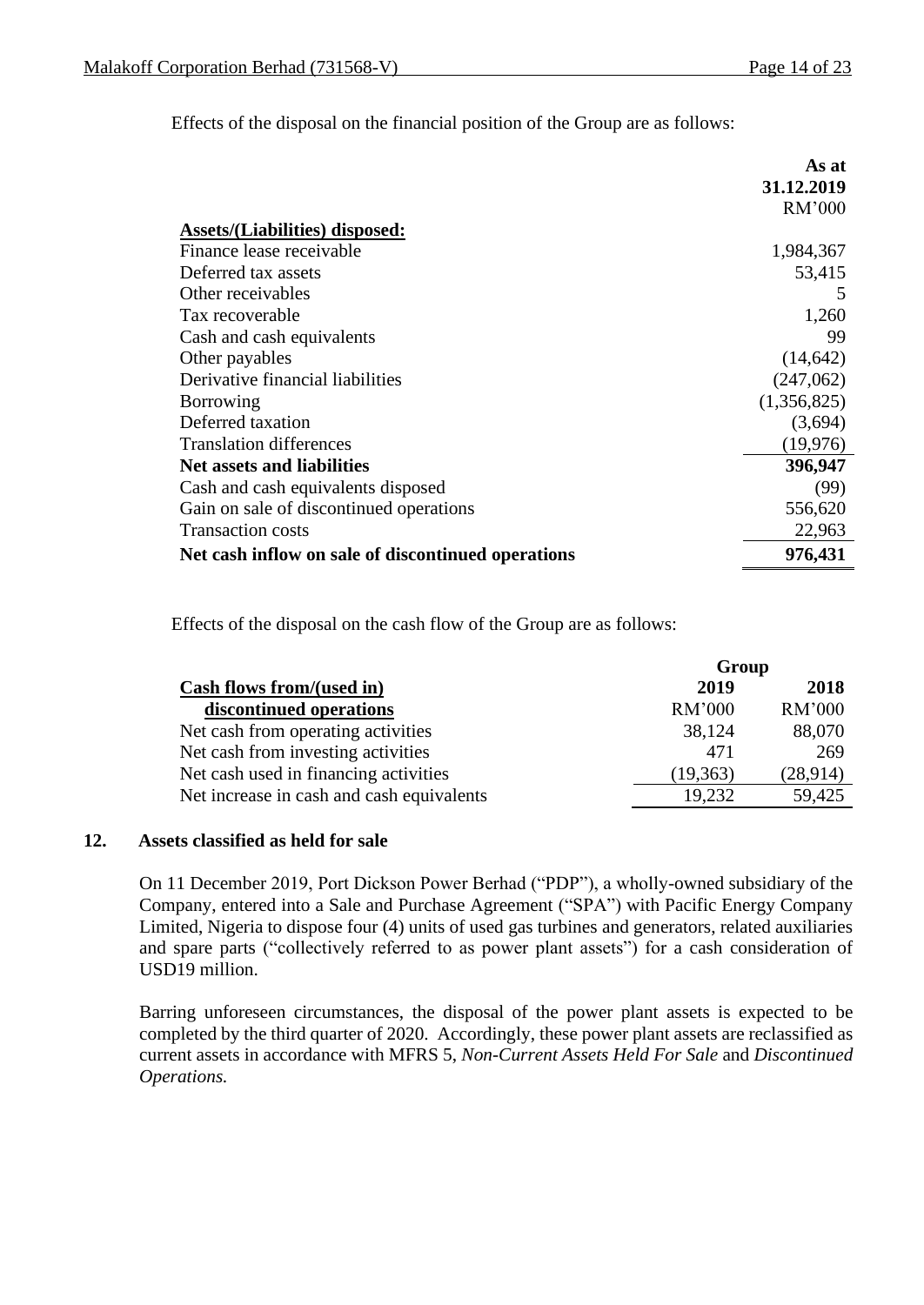## **13. Changes in contingent liabilities or contingent assets**

There was no change in contingent liabilities or contingent assets since the last audited financial statements for the financial year ended 31 December 2018 except for the following bank guarantees issued to third parties:

|                          | 31.12.2019<br>RM'mil | 31.12.2018<br>RM'mil |
|--------------------------|----------------------|----------------------|
| Company and subsidiaries | 467.5                | 423.5                |

These guarantees mainly consist of performance bonds and security deposits for projects.

## **14. Capital commitments**

Capital commitments of the Group not provided for in the interim financial report are as follows:

|                                          | 31.12.2019<br>RM'mil | 31.12.2018<br>RM'mil |
|------------------------------------------|----------------------|----------------------|
| Property, plant and equipment:           |                      |                      |
| Authorised and contracted for            | 106.8                | 83.6                 |
| Authorised but not contracted for        | 425.6                | 245.9                |
|                                          | 532.4                | 329.5                |
| 15.<br><b>Related party transactions</b> |                      |                      |
|                                          | 31.12.2019<br>RM'mil | 31.12.2018<br>RM'mil |
| Associated company:                      |                      |                      |
| Interest income on unsecured             |                      |                      |
| subordinated loan notes                  | 35.7                 | 40.3                 |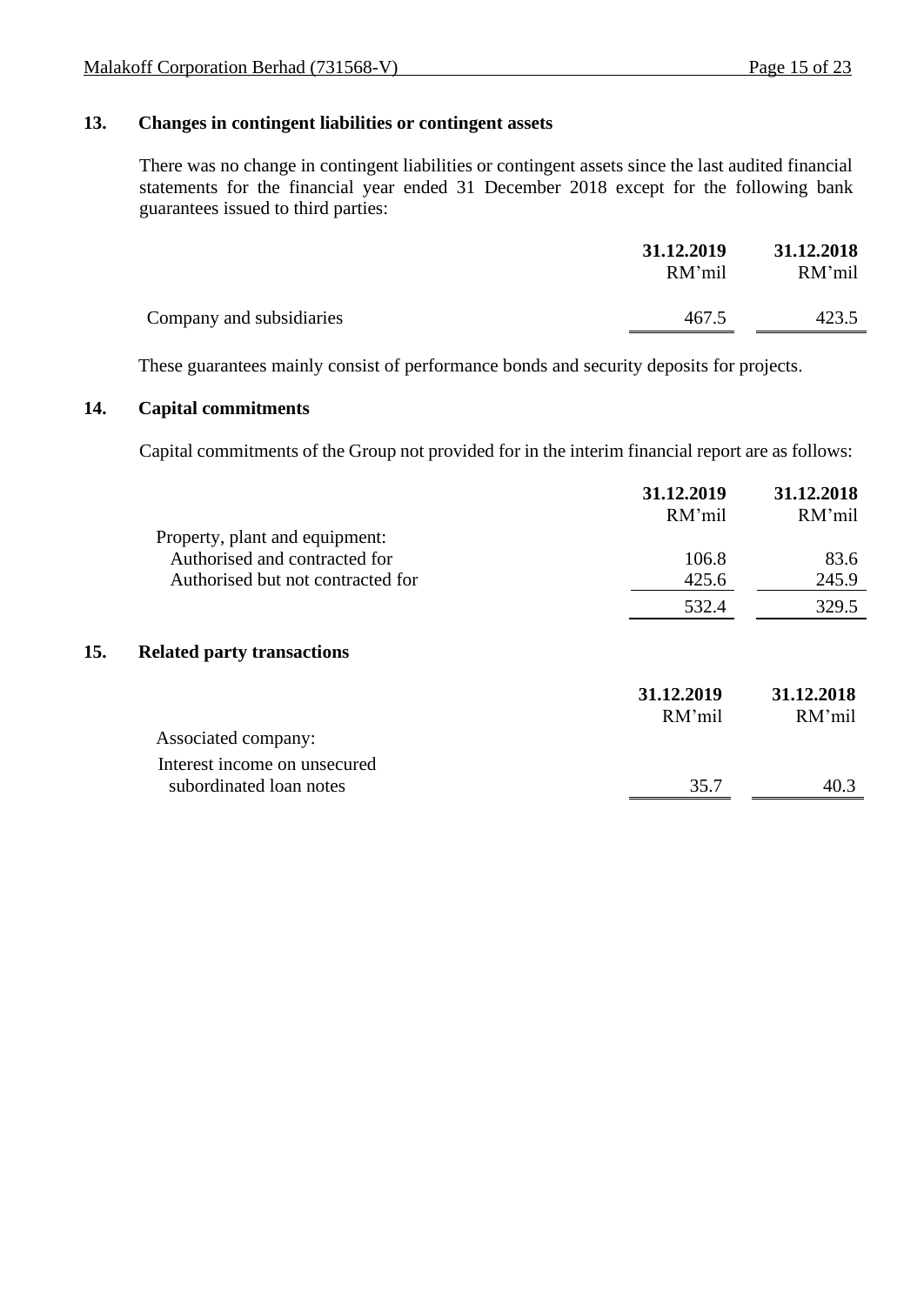## **Additional information required by the Bursa Securities Listing Requirements**

#### **16. Review of performance**

The Group's performance review includes Malakoff Australia Pty. Ltd. ("MAPL") group's financial results presented as discontinued operations, disclosed in Note 11(b).

## **Quarter 4, 2019 vs Quarter 4, 2018**

For the quarter ended 31 December 2019, the Group recorded RM1,741.1 million in revenue, a decrease of 7.7% from RM1,887.3 million reported in the corresponding quarter ended 31 December 2018, primarily due to lower energy payment recorded from Tanjung Bin Power Sdn. Bhd. ("TBP") given the decline in applicable coal price ("ACP"). However, these were partially moderated by higher energy payment recorded from Segari Energy Ventures Sdn. Bhd. ("SEV") in line with the increase in dispatch factor coupled with one-month revenue contribution from newly acquired subsidiary, Alam Flora Sdn. Bhd. ("AFSB") which was completed on 5 December 2019.

Correspondingly, the Group recorded lower profit before taxation of RM137.7 million, a decrease of 12.0% from RM156.5 million reported in corresponding quarter ended 31 December 2019, primarily due to lower contribution from TBP coal plant impacted by the decline in ACP and lower daily utilisation payment ("DUP") recorded following scheduled reduction in tariff under the existing Purchase Power Agreement ("PPA"), higher-than-expected share of losses from 40%-owned Kapar Energy Ventures Sdn. Bhd. ("KEV") and net impairment loss on carrying value of investment in KEV. However, these were partially moderated by one-off gain from the disposal of the Group's investment in MAPL which was completed on 18 December 2019.

## **Year-to-date, 2019 vs Year-to-date, 2018**

For the financial year ended 31 December 2019, the Group recorded RM7,422.3 million in revenue, a slight increase of 1.0% from RM7,348.2 million reported in the preceding year primarily due to higher energy payment recorded from SEV in line with the increase in dispatch factor, higher capacity income recorded from Tanjung Bin Energy Sdn. Bhd. ("TBE") given the shorter duration of plant forced outage and one-month revenue contribution from newly acquired subsidiary, AFSB. However, these were partially offset by lower energy payment recorded from TBP coal plant impacted by the decline in ACP during the fourth quarter of 2019 and expiry of Port Dickson Power plant's 3-year PPA extension on 28 February 2019.

Conversely, the Group recorded profit before taxation of RM530.9 million, a decrease of 5.1% from RM559.2 million reported in the preceding year, primarily due to lower contribution from TBP coal plant impacted by the decline in ACP, higher operation and maintenance costs, higherthan-expected share of losses from KEV and net impairment loss on carrying value of investment in KEV. However, these were partially moderated by improved contribution from TBE coal plant, lower barging and demurrage costs following completion of coal unloading jetty, gain on remeasurement of existing investment in Shuaibah and one-off gain from the disposal of the Group's investment in MAPL.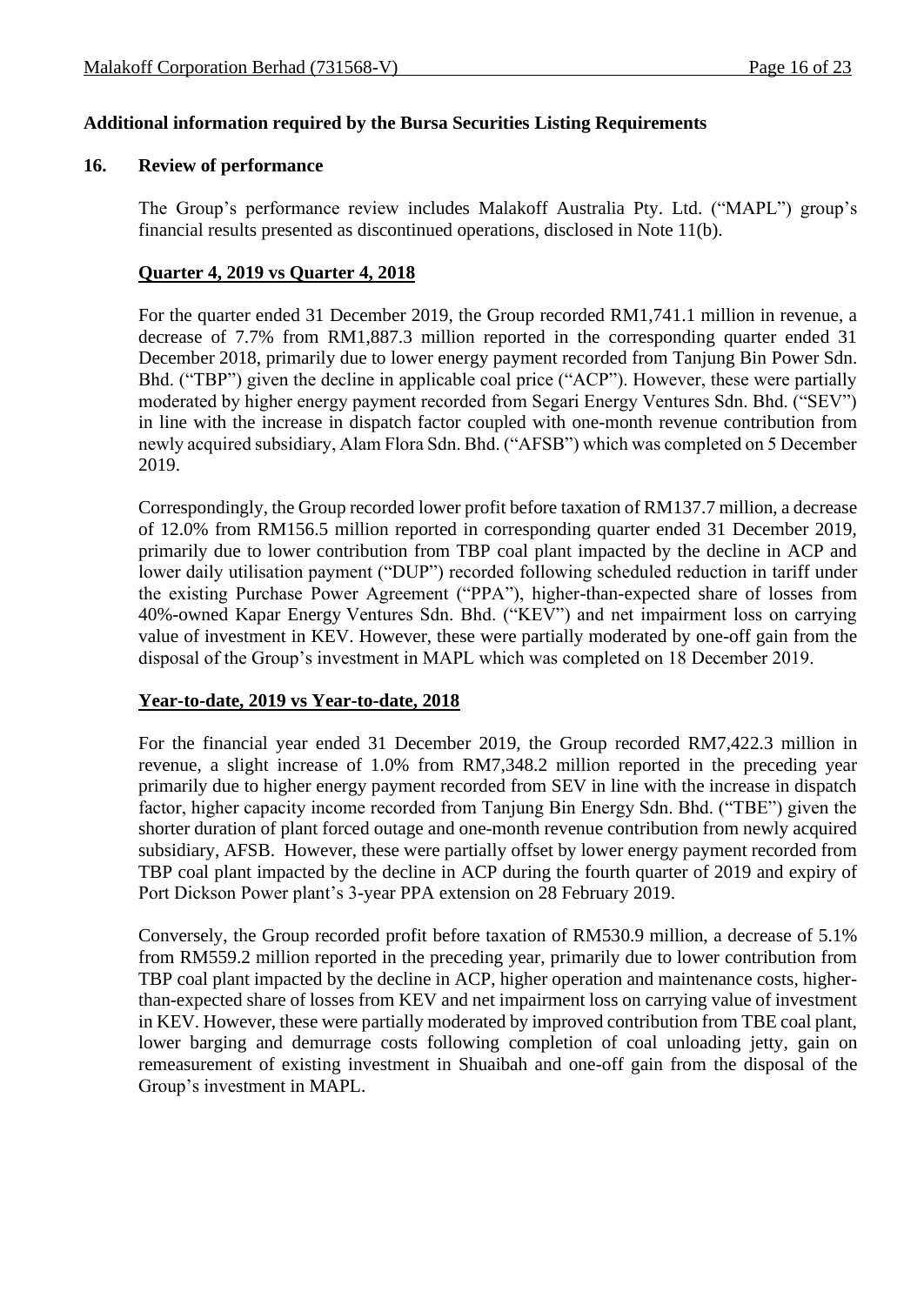## **17. Variation of results against immediate preceding quarter**

## **Quarter 4, 2019 vs Quarter 3, 2019**

The Group recorded lower profit before taxation of RM137.7 million in the current quarter compared with RM139.0 million in the immediate preceding quarter, primarily due to higherthan-expected share of losses from KEV and net impairment loss on carrying value of investment in KEV moderated by one-off gain from the disposal of the Group's investment in MAPL.

## **18. Current prospects**

The Malaysian Electricity Supply Industry ("MESI") will continue to evolve with emphasis on industry liberalization, renewable energy (RE) and energy efficiency initiatives.

In this context, the Group will continue to expand its footprint in the RE sector in line with the Government's target to increase the RE generation capacity to 20% by 2025. In December 2019, the Group won the bids for its small hydro power projects with a total capacity of 55MW in Pahang through a competitive Feed-in Tariff ("FiT") e-bidding by the Sustainable Energy Development Authority ("SEDA").

The Group will continue to drive operational excellence in all its power plants to enhance their reliability and efficiency. Our Tanjung Bin Energy coal power plant had successfully achieved Unscheduled Outage Rate ("UOR") below the 6% threshold as at 31 December 2019 post completion of major maintenance and rectification works during the year.

The Group also completed two major corporate exercises in December 2019, namely the acquisition of Alam Flora Sdn. Bhd. and the disposal of the Macarthur Wind Farm. The completion of these exercises had contributed positively to the Group's performance.

Based on the foregoing, the Group expects overall performance to remain satisfactory for the financial year ending 31 December 2020.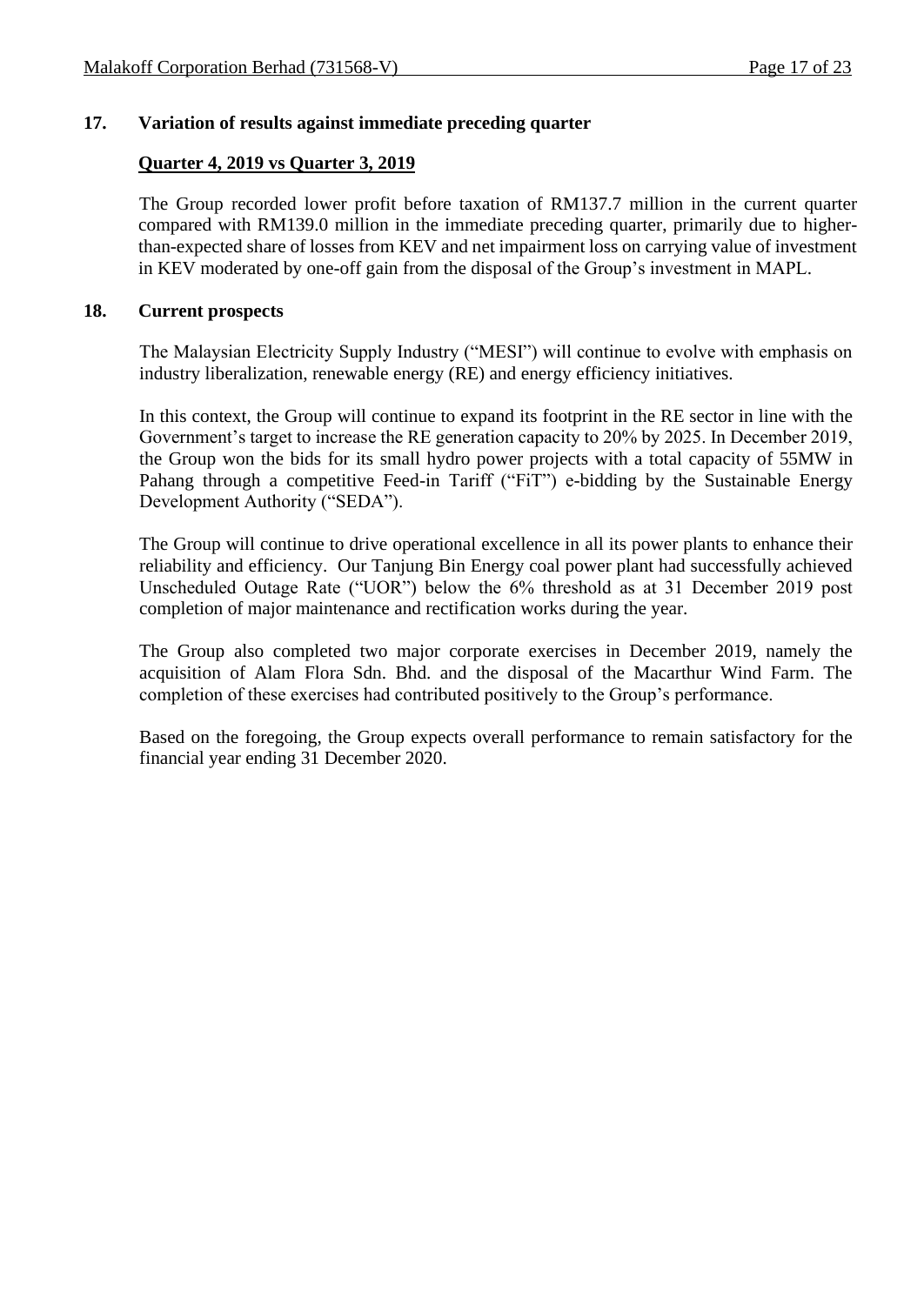## **19. Profit before tax**

Profit before tax is stated after (crediting)/charging the following items:

|                                        | 3 months<br>ended<br>31.12.2019<br>RM'mil | 3 months<br>ended<br>31.12.2018<br>RM'mil | <b>Cumulative</b><br>12 months<br>ended<br>31.12.2019<br>RM'mil | <b>Cumulative</b><br>12 months<br>ended<br>31.12.2018<br>RM'mil |
|----------------------------------------|-------------------------------------------|-------------------------------------------|-----------------------------------------------------------------|-----------------------------------------------------------------|
| Finance income                         | (56.6)                                    | (54.8)                                    | (235.4)                                                         | (241.7)                                                         |
| Finance costs                          | 218.6                                     | 225.6                                     | 926.3                                                           | 963.9                                                           |
| Depreciation                           | 237.7                                     | 221.7                                     | 892.5                                                           | 851.5                                                           |
| Amortisation of                        |                                           |                                           |                                                                 |                                                                 |
| intangibles assets                     | 75.6                                      | 70.6                                      | 288.0                                                           | 282.5                                                           |
| Impairment loss on<br>investment in an |                                           |                                           |                                                                 |                                                                 |
| associate                              | 433.3                                     |                                           | 433.3                                                           |                                                                 |
| Gain on disposal of a                  |                                           |                                           |                                                                 |                                                                 |
| subsidiary                             | (556.6)                                   |                                           | (556.6)                                                         |                                                                 |
| Gain on disposal of<br>investment in   |                                           |                                           |                                                                 |                                                                 |
| associates                             |                                           |                                           |                                                                 | (61.3)                                                          |
| Gain on remeasurement of               |                                           |                                           |                                                                 |                                                                 |
| investment in an                       |                                           |                                           |                                                                 |                                                                 |
| associate                              |                                           |                                           | (29.8)                                                          |                                                                 |
| Property, plant and                    |                                           |                                           |                                                                 |                                                                 |
| equipment written off                  | 3.9                                       | 26.1                                      | 9.0                                                             | 29.8                                                            |
| Net foreign                            |                                           |                                           |                                                                 |                                                                 |
| exchange loss/(gain)                   | (2.1)                                     | (0.9)                                     | (3.1)                                                           | (4.8)                                                           |

## **20. Profit forecast or profit guarantee**

The Group did not issue any profit forecast or profit guarantee for the current quarter.

## **21. Tax expense**

|                      | 3 months<br>ended |            | <b>Cumulative</b><br>12 months<br>ended | <b>Cumulative</b><br>12 months<br>ended |  |
|----------------------|-------------------|------------|-----------------------------------------|-----------------------------------------|--|
|                      | 31.12.2019        | 31.12.2018 | 31.12.2019                              | 31.12.2018                              |  |
|                      | RM'mil            | RM'mil     | RM'mil                                  | RM'mil                                  |  |
| Current tax expense  | 54.7              | 99.0       | 371.0                                   | 425.1                                   |  |
| Deferred tax expense | (35.8)            | (36.6)     | (214.8)                                 | (189.4)                                 |  |
| Total tax expense    | 18.9              | 62.4       | 156.2                                   | 235.7                                   |  |

The Group's effective tax rate for the current quarter was lower than the statutory income tax rate primarily due to effects from the one-off gain from the disposal of the Group's investment in MAPL and net impairment loss on carrying value of investment in KEV. For the year to date,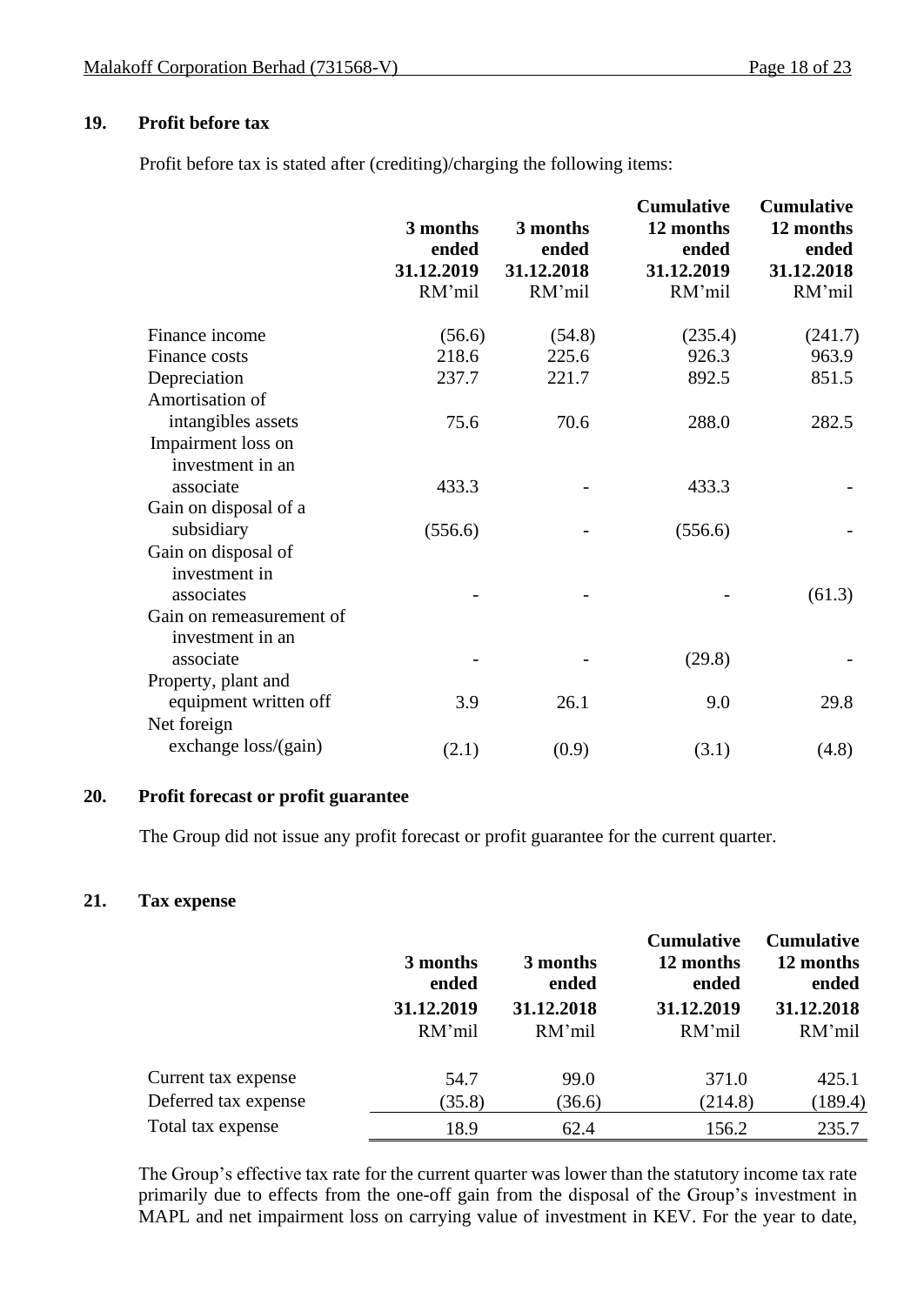however, the Group's effective tax rate was higher than the statutory income tax rate primarily due to certain expenses not deductible for tax purposes.

## **22. Status of corporate proposals announced**

## Memorandum of Understanding ("MOU") with Touch Meccanica Sdn. Bhd. ("TMSB")

On 23 December 2019, the Special Purpose Vehicles in collaboration with TMSB, namely, Batu Bor Hidro Sdn. Bhd. and Lubuk Paku Hidro Sdn. Bhd, the Company's 65% indirect subsidiaries were selected by the Sustainable Energy Development Authority ("SEDA") as the successful bidders in a competitive Feed-in Tariff ("FiT") e-bidding to develop small hydro projects with a total capacity of 55MW. The commercial operation date (COD) is expected to be within 60 months from the issuance of FiT certificate by SEDA dated 24 December 2019.

## **23. Borrowings**

|                                         | 31.12.2019<br>RM'mil | 31.12.2018<br>RM'mil |
|-----------------------------------------|----------------------|----------------------|
| Current                                 |                      |                      |
| Secured<br>$\qquad \qquad \blacksquare$ | 1,509.0              | 1,885.3              |
| Non-current                             |                      |                      |
| Secured<br>$\overline{\phantom{a}}$     | 10,859.1             | 13,285.1             |
| Unsecured<br>$\overline{\phantom{a}}$   | 30.0                 | 30.0                 |
|                                         | 10,889.1             | 13,315.1             |
|                                         |                      |                      |
|                                         | 12,398.1             | 15,200.4             |

The breakdown of Group borrowings by currency is as follows:

|                            | 31.12.2019<br>RM'mil | 31.12.2018<br>RM'mil |
|----------------------------|----------------------|----------------------|
| <b>Functional currency</b> |                      |                      |
| <b>RM</b>                  | 11,716.3             | 13,059.0             |
| AUD                        | 387.1                | 1,827.1              |
| <b>USD</b>                 | 294.7                | 314.3                |
|                            | 12,398.1             | 15,200.4             |

## **24. Changes in material litigation**

*i) Proceedings by the Public Prosecutor of Algeria against Almiyah Attilemcania SpA ("AAS")*

On 4 September 2014, a joint venture of the Group, AAS, was charged in the Court of Ghazouet in the district of Tlemcen, Algeria, for an alleged breach of foreign exchange regulations concerning a sum of USD26.9 million. The Group holds an indirect effective interest of 35.7% in AAS via Tlemcen Desalination Investment Company SAS ("TDIC"), an indirect subsidiary of Malakoff International Limited.

In 2009, it was discovered that there was a considerable gap between the value of the delivered equipment received as per the invoices declared to the customs and the value of the milestone payments made by AAS to the supplier cum contractor ("Invoice Gap"). AAS wrote to the supplier cum contractor requesting for clarification as they are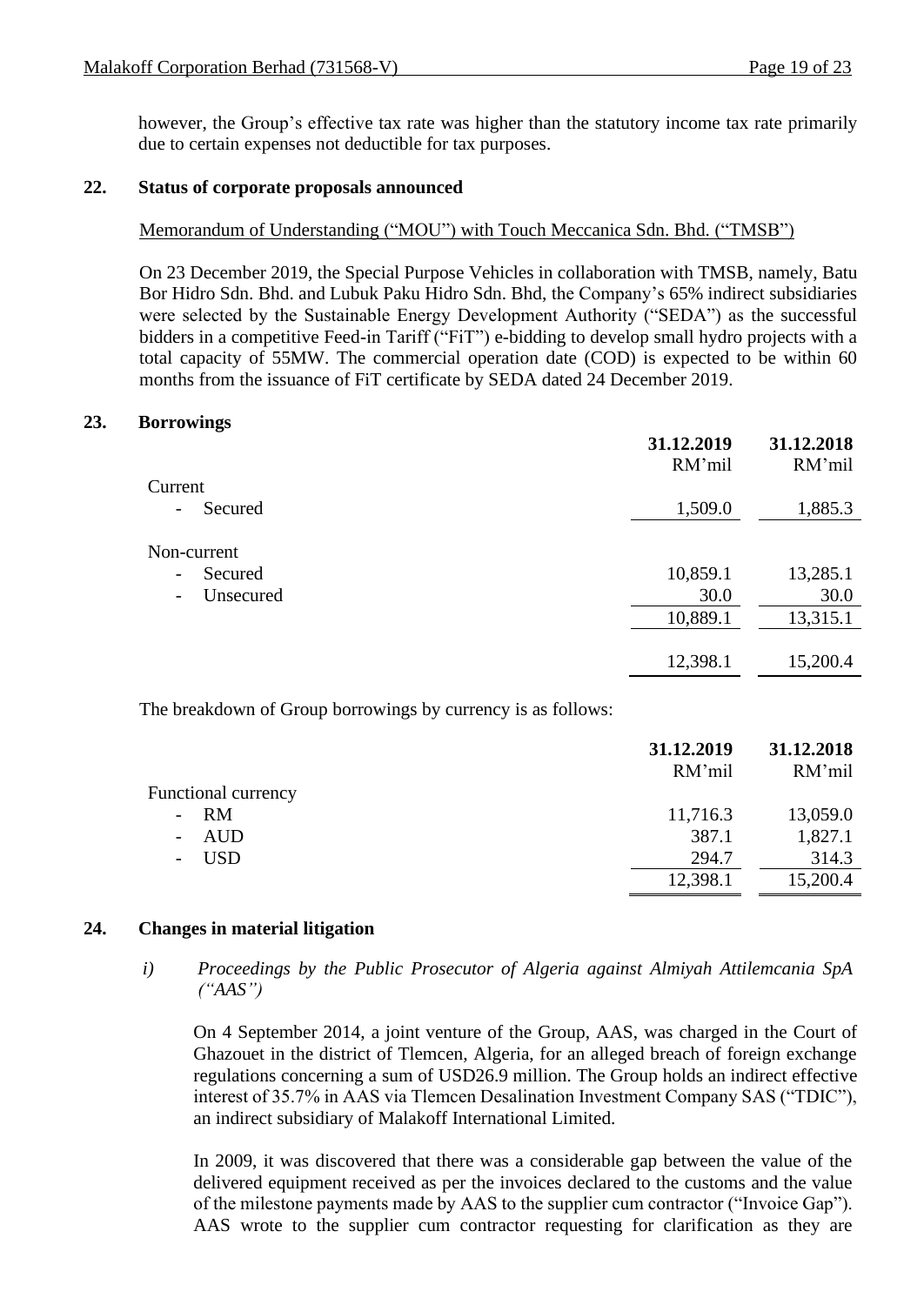responsible to resolve tax and customs issues. The Invoice Gap however was not resolved by the supplier cum contractor and the Algerian Customs then initiated investigations and thereafter a charge was filed against AAS in respect of repression of foreign exchange regulations.

The Court had on 24 December 2014 convicted AAS and had subsequently imposed a penalty of DZD3,929,038,151 (approximately RM148.3 million at the exchange rate of RM1: DZD26.5) ("Penalty"). The Group's liability arising from the Penalty, in proportion to the Group's 35.7% effective interest in AAS via TDIC, which may impact the profit of the Group, amounts to DZD1,402,666,620 (approximately RM52.9 million). The Court of Appeal upheld the decision and the Penalty imposed by the Court on 2 March 2016.

Notwithstanding the decision of the Court, AAS has been advised by its solicitor, Maitre Hadjer Becha, an attorney admitted to the Algerian Supreme Court, that the Penalty would not be enforced until the exhaustion of all rights to appeal by AAS in respect of the proceedings.

In 2016, the Group's carrying amount of investment in AAS has been fully provided in respect of the foregoing.

AAS' solicitors had informed on 30 December 2019, that to date, the appeal has not yet been assigned to any chamber and therefore no hearing date has been scheduled.

*ii) Request for Arbitration under International Chamber of Commerce International Court of Arbitration ("ICC") filed by Algerian Energy Company SPA ("AEC" or "Claimant") against (1) Tlemcen Desalination Investment Company SAS ("TDIC"), (2) Hyflux Limited ("Hyflux") and (3) Malakoff Corporation Berhad ("MCB" or "Company") in relation to the Souk Tleta seawater desalination plant in the district of Tlemcen, Algeria ("Plant")*

On 19 March 2019, AEC had filed a Request for Arbitration ("Request") at ICC, Paris, against TDIC, Hyflux and MCB (collectively referred to as "Respondents") in relation to the Water Purchase Agreement ("WPA") dated 9 December 2007, Framework Agreement of December 2007 ("FA"), Joint Venture Agreement dated 28 March 2007 ("JVA") and Dispute Resolution Protocol dated 9 December 2007 ("DRP") (collectively referred to as "Contract Documents").

In the Request, the Claimant has alleged, amongst others, that the Respondents:

- a) are liable for breaches and negligence in the design, operation and maintenance of the Plant; and
- b) wrongly objected to the termination of the WPA, transfer of shares to AEC and carrying out of technical audit under the FA.

In this regard, the reliefs sought by the Claimant from the arbitral tribunal include, inter alia:

- a) a declaration that the Respondents have breached their contractual obligations under the contracts between the parties, in particular the Contract Documents;
- b) an order that the WPA was validly terminated for events of default;
- c) an order for TDIC to transfer its shares in Almiyah Attilemcania SpA ("AAS"), the project company, to AEC at the price of 1 Algerian Dinar;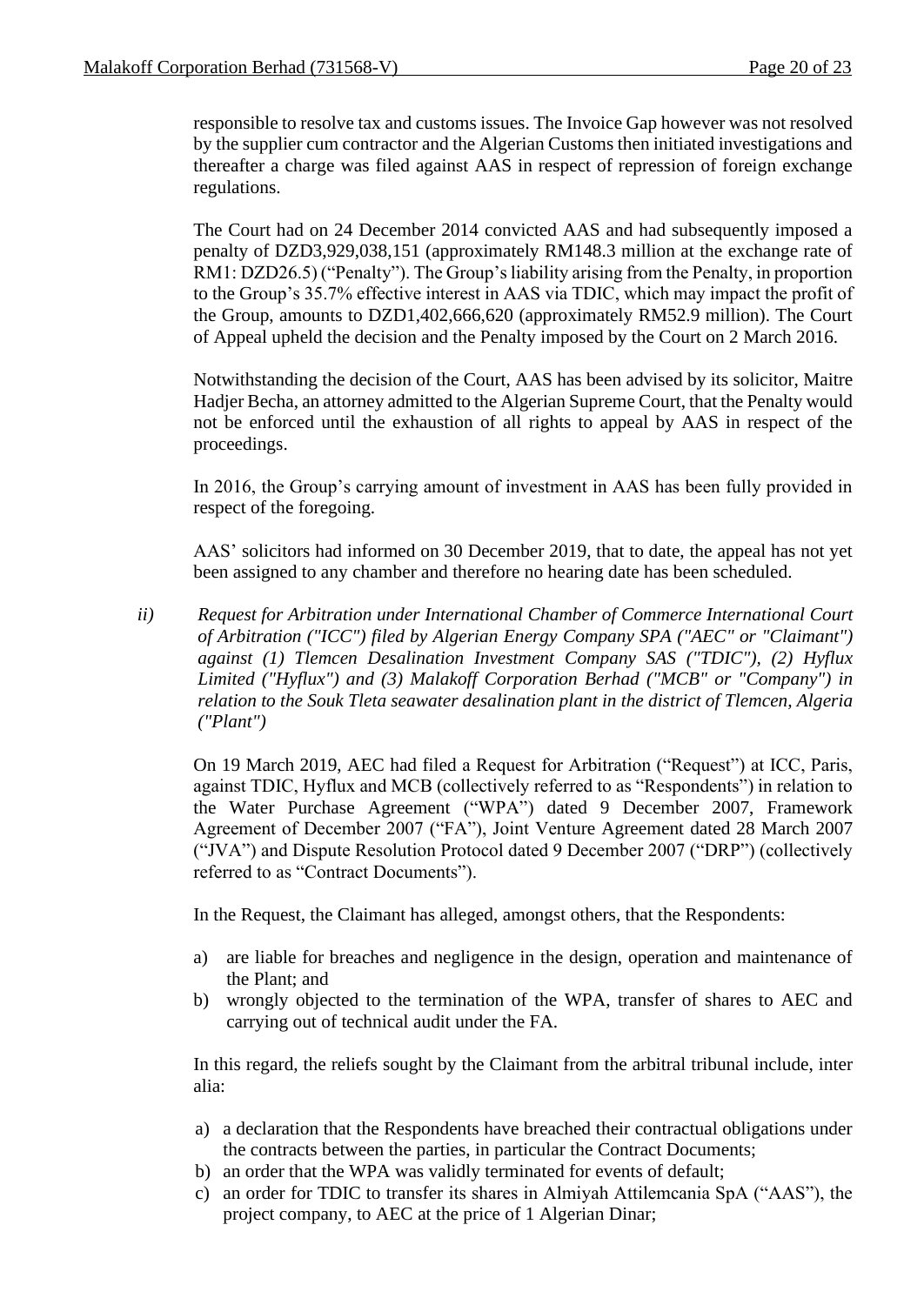- d) an order for the Respondents to indemnify AEC for damages incurred as a result of their breaches, estimated on an interim basis at 80 Million Euro;
- e) an order for the Respondents to pay all the costs for the Plant rehabilitation to be completed by a third party to be selected by AEC; and
- f) an order for the Respondents to guarantee the payment or reimburse the fine of 3,929 million Algerian Dinar (imposed on AAS by Algerian courts and currently pending outcome of AAS' appeal at Algerian Supreme Court).

MCB has appointed international arbitration lawyers in Paris and Kuala Lumpur to advise on the Request and take the necessary steps to defend its position and vigorously challenge AEC's claims in the ICC arbitration, and possibly counterclaim against AEC.

The Respondents had filed their respective Answers to the Request at the ICC in May 2019 raising, amongst others, various preliminary objections. The ICC Court had considered the said preliminary objections and decided on 8 August 2019 that the arbitration shall proceed. The arbitral tribunal was constituted on 20 September 2019.

On 17 January 2020, the Respondents filed their respective submissions on jurisdictional objections at the ICC. The Claimant is required to file its reply on 28 February 2020 and thereafter the Respondents may provide its final reply on 15 April 2020. Based on the provisional timetable, hearing on the jurisdictional objections is scheduled on 15 to 16 June 2020, with the decision on the issue of jurisdiction to be rendered on 30 September 2020.

*iii) Application to join Malakoff Corporation Berhad ("MCB") and Malakoff Power Berhad ("Joinder Application") in the Singapore International Arbitration Centre Arbitration No. 278 of 2018 ("Arbitration") between Prai Power Sdn. Bhd. ("Claimant"), a whollyowned subsidiary of MCB, and (1) GE Energy Parts, Inc, (2) GE Power Systems (Malaysia) Sdn. Bhd., (3) General Electric International, Inc, and (4) General Electric Company (Collectively "Respondents")*

MCB was notified on 9 August 2019 that GE Energy Parts, Inc ("1<sup>st</sup> Respondent"), GE Power Systems (Malaysia) Sdn. Bhd. ("2<sup>nd</sup> Respondent"), General Electric International, Inc, and General Electric Company (collectively referred to as "Respondents") have filed an application ("Joinder Application") to join MCB and MPB, a wholly-owned subsidiary of MCB, as parties to the Respondents' Counterclaim, in the arbitration initiated by Allianz General Insurance Company (Malaysia) Berhad ("AGI") on 24 September 2018 under the Arbitration Rules of Singapore Arbitration Centre as a subrogated action ("Arbitration"), in the name of the Claimant, against the Respondents, in relation to an incident on or about 18 July 2015 ("2015 Incident") which resulted in damage to a gas turbine at the Claimant's 350MW Combined Cycle Gas Turbine Power Plant situated in Prai, Penang ("Prai Power Plant").

The Claimant alleged, among others, that the Respondents had failed to exercise reasonable care and skill to properly design, manufacture, supply and install a GE 109FA single shaft gas turbine at the Prai Power Plant and therefore claimed for, among others, loss and damage in the sum of RM72,094,050.12 from the Respondents.

On 22 April 2019, the Respondents filed a Counterclaim against the Claimant, seeking damages for breach of the Settlement and Release Agreement between the Respondents, Claimant, MCB and MPB which was entered into on 12 December 2012 ("SRA") for resolution of disputes in relation to two incidents at the Prai Power Plant which occurred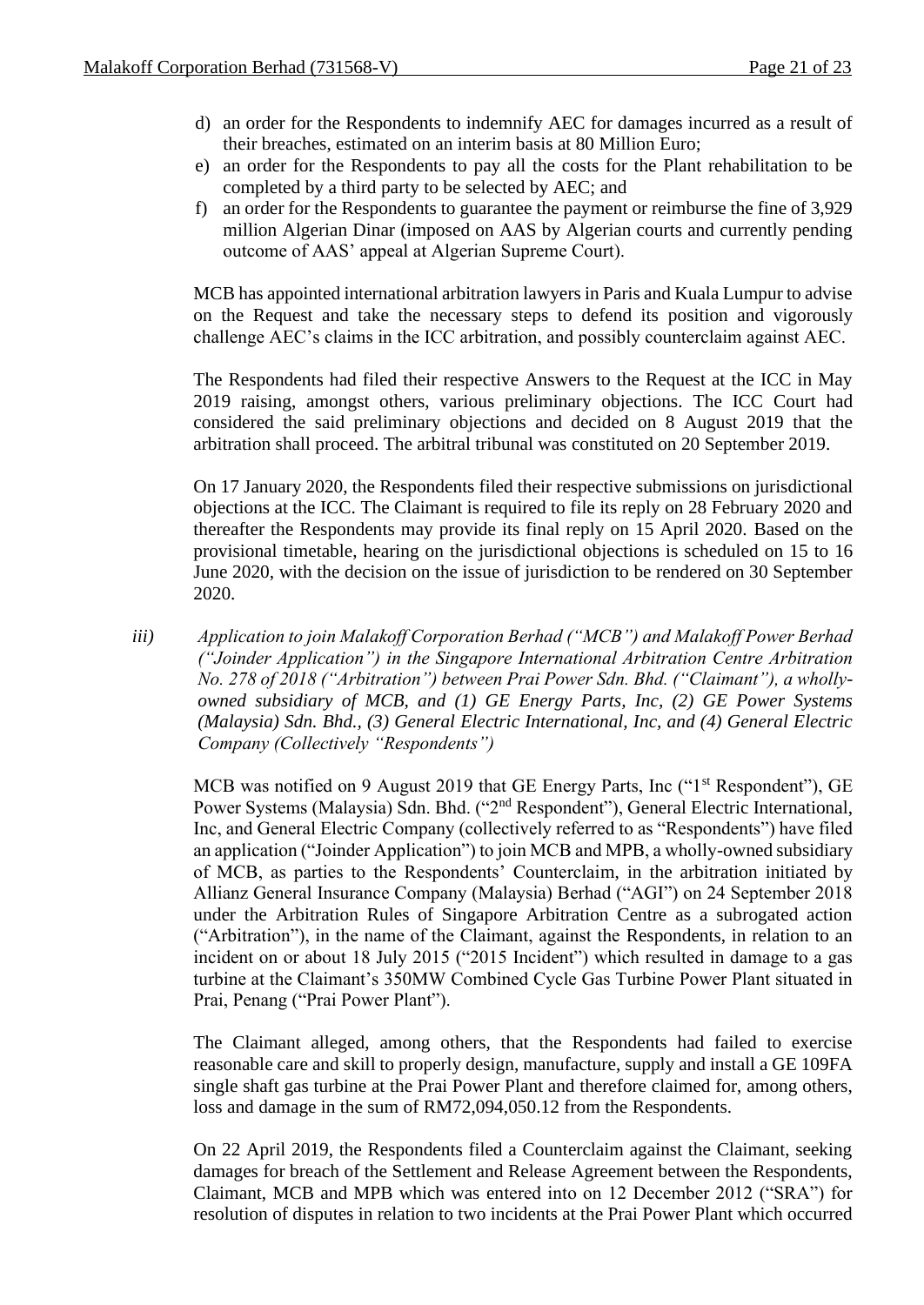in 2006 and 2009 and the agreement between the Claimant and the  $1<sup>st</sup>$  and  $2<sup>nd</sup>$  Respondents which was entered into on 19 December 2000 ("Agreement by the Claimant") in relation to a Long-Term Service Agreement between MPB and the  $1<sup>st</sup>$  and  $2<sup>nd</sup>$  Respondents. In the Joinder Application, the Respondents alleged that:

- a) the commencement of the Arbitration constitutes a breach of the SRA, in respect of which MCB and MPB are liable;
- b) under the SRA, MCB and MPB are liable to indemnify the Respondents against the Arbitration; and
- c) if the Respondents are found liable for the 2015 Incident, MPB is liable for contributory negligence as the operator of Prai Power Plant.

Following MCB's and MPB's submission against the Joinder Application, the Respondents had on 2 October 2019 withdrawn the Joinder Application with liberty to file afresh and commenced amicable dispute resolution process with MCB and MPB.

The representatives of GE and MCB & MPB had a without prejudice meeting on 25 October 2019 whereby the parties agreed to refer the dispute to parties' higher management for further negotiation.

Following the meeting of senior management between the parties on 21 November 2019, in the interest of cost, the parties agreed to waive the requirement for non-binding mediation as prescribed under the dispute resolution provision in the LTSA/SRA.

GE has refiled the application to join MCB and MPB as parties to GE's Counterclaim, since GE, MCB and MPB had conducted and completed the dispute resolution process under the SRA and LTSA without any successful resolution of the dispute.

## **25. Dividend Payable**

The Board of Directors has recommended the payment of a final dividend of 4.11 sen per ordinary share in respect of the financial year ended 31 December 2019, subject to the approval of the shareholders at the forthcoming Annual General Meeting of the Company.

For the corresponding quarter ended 31 December 2018, a final dividend of 3.5 sen per ordinary share amounting to RM171,075,000 in respect of the financial year ended 31 December 2018 was declared on 22 February 2019 and paid on 31 May 2019.